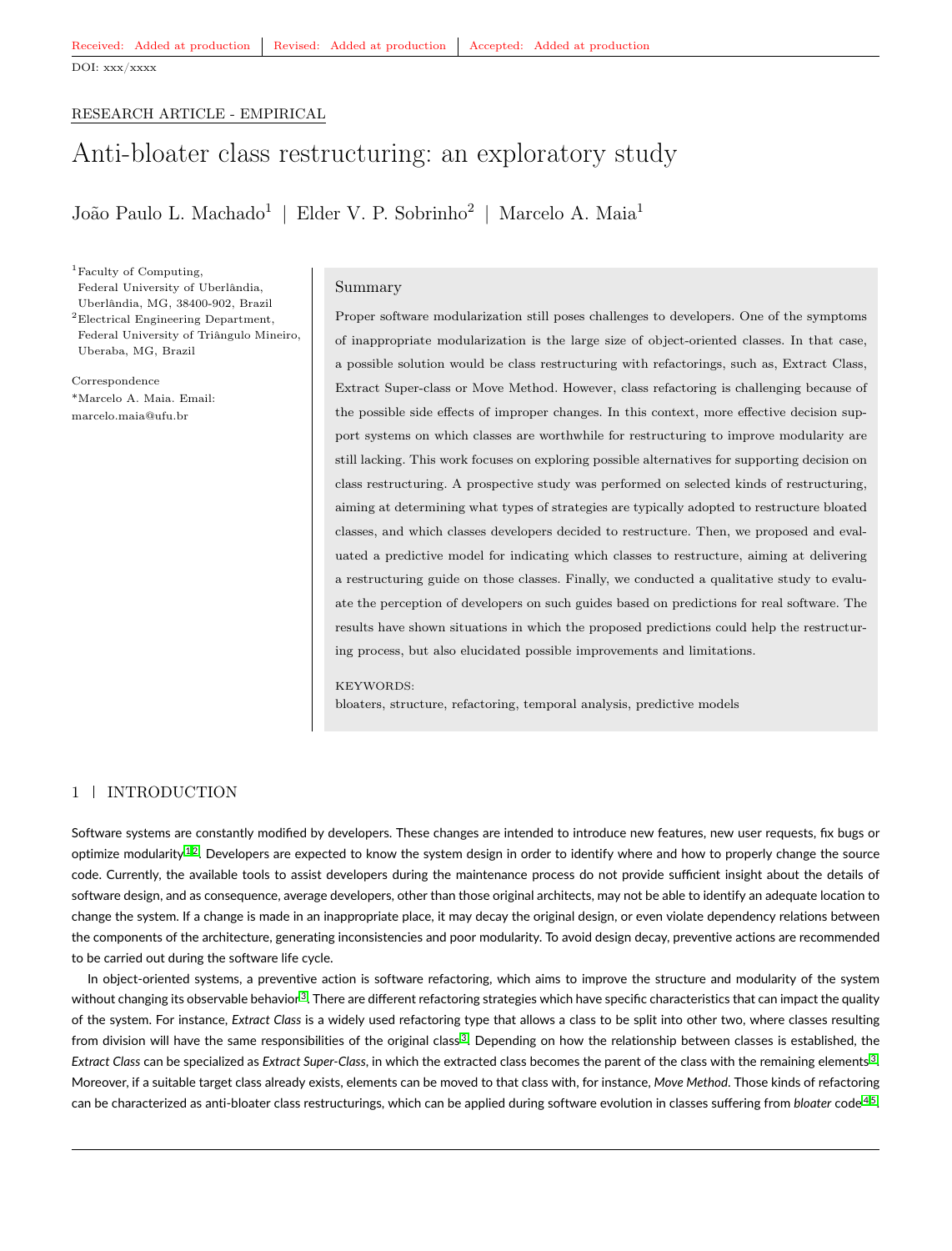Developers need information to support the identification of classes that are not only bloated, but also, are worthwhile to change <sup>[6](#page-17-5)</sup>. So, in this study, we aim to explore an alternative that should provide information to support class restructuring during the life cycle of a system. The strategy of our study includes the investigation of the life cycle of selected software systems to find changes that strongly improved a structural metric of a class. Our hypothesis is that whenever developers strongly improves the structure of a class, the respective change is motivated by a previous critical structural condition of the respective class. Whenever we find just slight improvements in the history of a class, possibly its structure is not critical enough, or those improvements are just coincidental with the whole change.

In this work, first we conduct a temporal analysis to understand the historical evolution of a structural metric that could unveil when a class restructuring was worthwhile to be carried out, inducing a major improvement on the respective metric. We expect that learning the features of a class, at which a restructuring was considered appropriate, we could suggest similar restructuring points. The exploratory study based on the temporal analysis of structural changes is aimed at finding classes that have undergone sharp restructurings and the characteristics of those restructurings that can help us better understand how they have been carried out. We capture these restructurings between release changes, so they may include refactoring, but also can change the observable behavior of the system, so we decide to refer them to as restructuring and not as refactoring.

Moreover, the knowledge of which classes have undergone restructuring during their life cycles is not much useful per se, so we also aim to translate the findings of the temporal analysis into a more practical approach that could be able to predict when a class is suitable for restructuring based solely on its current snapshot of structural metrics without referring to its past evolution. For that goal, we construct a prediction model that given a snapshot of the structural metrics of a class, it recommends if it is worthwhile to restructure or not that class.

Finally, in order to evaluate how the proposed approach for recommending class restructuring are perceived by developers, we conduct a survey with actual developers of the subject systems to understand their perception and evaluate the recommended strategies of the proposed approach.

We expect that the above three studies help to answer the following motivating questions on which classes and how to restructure them: **Q1 (which):** Is there a typical situation for a class, in terms of its quality structural metrics, that developers can use to decide restructuring that class? **Q2 (how):** Is it possible to detect a more appropriate strategy for restructuring a class?

To sum up, the major contributions of this paper are:

- 1. better understanding on how anti-bloater restructurings can be carried out during the life cycle of software systems;
- 2. a novel approach to identify bloated class restructuring opportunities. This approach is novel, in the sense that it has been conceived upon a decay indicator, whose training was carried out with data obtained from the prospective analysis of changes of a structural metric for classes;
- 3. the evaluation of the positive and negative impacts of proposed restructuring strategy based on the qualitative analysis of the perception of actual developers on the provided recommendations.

The rest of this paper is organized as follows. In Section [2,](#page-1-0) a motivating example shows how the temporal analysis of a structural metric can be useful for understanding restructuring opportunities. Section [3,](#page-3-0) an exploratory study is conducted to identify classes worthwhile to restructure and different kinds of restructuring strategies found on longitudinal data collected from several software releases. Section [4](#page-7-0) presents the predictive model used to identify the restructuring opportunities. Section [5](#page-10-0) presents a survey conducted with real developers on the recommendations provided for their systems. Section [6](#page-14-0) presents the lessons learned answering the motivating questions. Section [7](#page-14-1) discusses some threats to validity. Section [8](#page-15-0) presents related work. Finally, the conclusions are presented.

# <span id="page-1-0"></span>2 | MOTIVATING EXAMPLE

As a motivating example, a Lucene<sup>[1](#page-0-0)</sup> case is presented. Lucene is a open source tool for text search developed in Java. We first aimed to find in the issue tracker, open issues related to refactoring activities. So, we used the issue tracker's internal search engine and searched for problems related to the *refactoring*. We selected, for a manual inspection, only issues of the type improvement and with status *open*, and started reading each issue to find any interesting point related to refactoring bloated classes. One particular issue, "Lucene-2026", has the following title: *"Refactoring of IndexWriter".* The *IndexWriter* class is responsible for creating indexes that are used to search text. That issue has shown that *IndexWriter* is a bloated class that developers aimed at somehow refactoring it into more cohesive classes.

So, we manually inspected the snapshots of the class *IndexWriter* between different releases to understand the major structural differences in those snapshots. Actually, we could find out that between releases 3.6.2 and 4.0.0, the *IndexWriter* class had already undergone restructuring.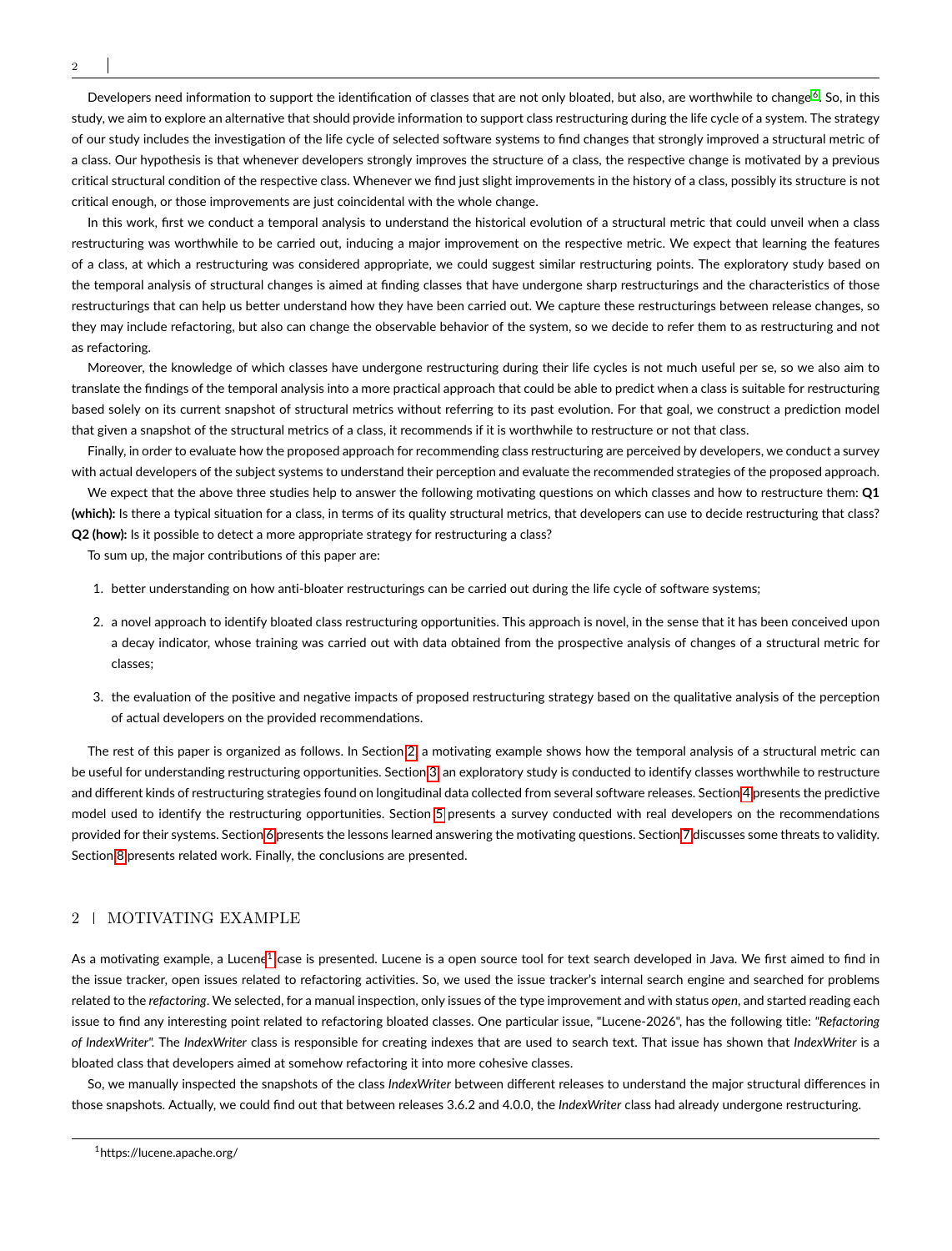Then, we decided to manually inspect the evolution of some structural *IndexWriter* metrics (LCOM - Lack of Cohesion of Methods, for cohesion, and CBO - Coupling Between Objects, for coupling) to identify if there was any connection between the evolution of the metrics and the moment when the class had undergone restructuring.

From the manual inspection of the evolution of structural metrics of this class, we particularly observed that the LCOM metric had an interesting behavior. LCOM was originally aimed at measuring the cohesion level of the class by counting methods that are not related to each other by sharing attributes<sup>[7](#page-17-6)</sup>. Although LCOM has been criticized in the literature  $^8$  $^8$ , we still decided to analyze it because we compare the value of the metric within the same class, i.e., we do not compare LCOM of different classes. Moreover, we are not interested in analyzing the cohesion of the class, but the structure that LCOM represents. High LCOM values would presumably indicate that a class should be split into two or more classes  $^9$  $^9$ , because of possible mixed functionality <sup>[10](#page-17-9)</sup>.

<span id="page-2-0"></span>Figure [1](#page-2-0) shows the evolution of the LCOM metric for the *IndexWriter* class. We can observe a sharp and significant drop of LCOM in release 4.0.0.



**FIGURE 1** LCOM evolution of *IndexWriter*

We found out that this decrease between releases 3.6.2 and 4.0.0 was connected with the previously mentioned restructuring. We observed that several getter and setter methods that are responsible for reading and assigning values to the attributes of *IndexWriter* have been moved to a class called *IndexWriterConfig*. Listing [1](#page-2-1) shows an example of a method that has been moved.

```
Listing 1: Getter method moved to IndexWriterConfig
```

```
/* Returns the current MergePolicy in use by this writer.
@see #setMergePolicy
@deprecated use {@link IndexWriterConfig#getMergePolicy ()}*/
@deprecated
public MergePolicy getMergePolicy (){
        ensureOpen ( ) ;
        return mergePolicy;
}
```
Interestingly, these methods had been marked as deprecated in earlier releases. A method is marked as deprecated when developers want to indicate that it will be removed later and/or that there is another method that can be used instead. Figure [2](#page-3-1) presents an analysis of the evolution of LCOM in the *IndexWriterConfig* target class, which was created in the release where the *IndexWriter* methods were marked as deprecated. In this way, the *IndexWriterConfig* class was created with a *copy* of the getter and setter methods marked as deprecated in the *IndexWriter* class.

Moreover, we found out that since from release 3.1.0 some of those deprecated methods have been removed, and in 4.0.0 the remaining of the deprecated methods have been completely removed, completing a gradually performed Extract Class refactoring from the class *IndexWriter* to the class *IndexWriterConfig*. In the release 4.0.0, the methods *getter* and *setter* were available only in *IndexWriterConfig*.

This analysis showed that after completing the restructuring, the resulting classes have better cohesion than the original class. Therefore, an improvement in the modularization of the system has been observed.

So, in this work, we aim at investigating how the variation in the LCOM metrics of a class can indicate anti-bloater class restructuring, such as, Extract Class, Extract Superclass, Move Method (Section 4), and investigating the feasibility of a class restructuring predictor based on the structural metrics of only the current snapshot that could serve as a restructuring recommendation approach (Sections 5 and 6).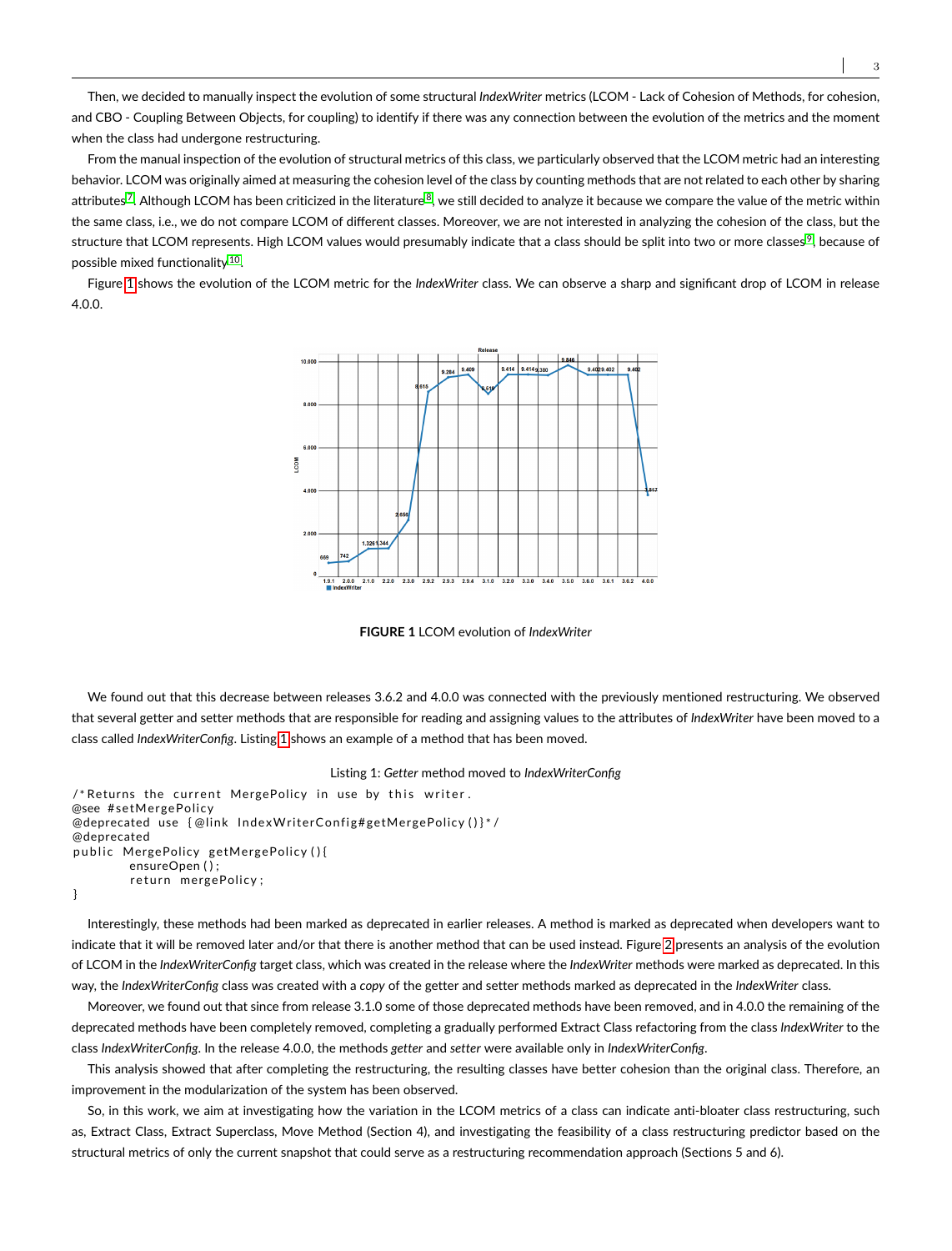<span id="page-3-1"></span>

**FIGURE 2** Gradual IndexWriter restructuring

# <span id="page-3-0"></span>3 AN EXPLORATORY TEMPORAL STUDY OF CLASS STRUCTURE

In this section, we conduct a temporal analysis to capture structural changes in classes to identify those classes that had undergone important restructurings. The long-lived restructuring process conducted in the class *IndexWriter*, shown in Section [2,](#page-1-0) poses an important challenge in current state-of-the-art tools that mine refactoring from commits [11,](#page-17-10)[12](#page-17-11). This kind of tool detects refactorings in specific commits, and thus they are not able to capture a restructuring that has been conducted within several commits that spanned possibly several releases. So, instead of mining refactoring commits in the version history, we opted to proceed with the analysis of *sharp* changes in a structural metric of a given class between two consecutive releases in order to possibly capture an important restructuring.

The main objective of this analysis is to determine the kinds of restructuring strategy was adopted when important structural changes take place in the life cycle of a class, and the list of classes that have undergone restructuring.

In this context, the source code of classes with significant changes related to class restructuring between two releases are manually compared. In order to capture these changes, we rely on the LCOM metric because we want to capture the movement of methods and their respective attributes to other possibly new classes, which indeed corresponds to the intent of a Extract Class / Move Method refactoring. When a class is split, LCOM tends to decrease because the number of methods that do not share attributes also tends to decrease. The analysis of the difference in LCOM of a class between two consecutive realease aims to determine if there is a significant number of methods that have been moved from this class to another class. In this case, an anti-bloater class restructuring could have occurred, and deserves a manual inspection to verify if that condition actually occurred.

During the manual inspection, we evaluate several points, such as, 1) the characteristics of the method being moved, if they a simple or complex; 2) the characteristics of the target class, if they are brand new or pre-existent; 3) the type of coupling between that target and source classes, if this coupling is based on an association or inheritance relationship; 4) what is the time frame in terms of releases between the creation of the target class and the structural change in the source class; 5) how much the target and source classes change their structural properties.

### 3.1 Subject systems

To collect structural metrics during the life cycle of a system, we relied on the Apache ecosystem because releases are well-characterized and we could conveniently capture the code snapshots for them. In that ecosystem, we selected eight Java systems. We used the tool CKJM *extended* to collect structural and quality metrics for all classes in all available releases. Table [1](#page-4-0) summarizes the number of releases and the number of classes considered in all respective releases. A class typically occur in more than one release, but not necessarily on all of them.

# 3.2 Class selection procedure

To choose the classes for manual inspection to define if they have undergone a non-negligible restructuring process, we define a strategy to help finding those classes more easily. The class selection strategy is based on the change of the LCOM metric of that class from one release to another. After classes have been selected, we manually inspected the source code of those classes between the respective releases to find out, which kind of refactoring (Extract (Super-)Class or Move Method), if any, has been carried out. This manual procedure was conducted with an inspection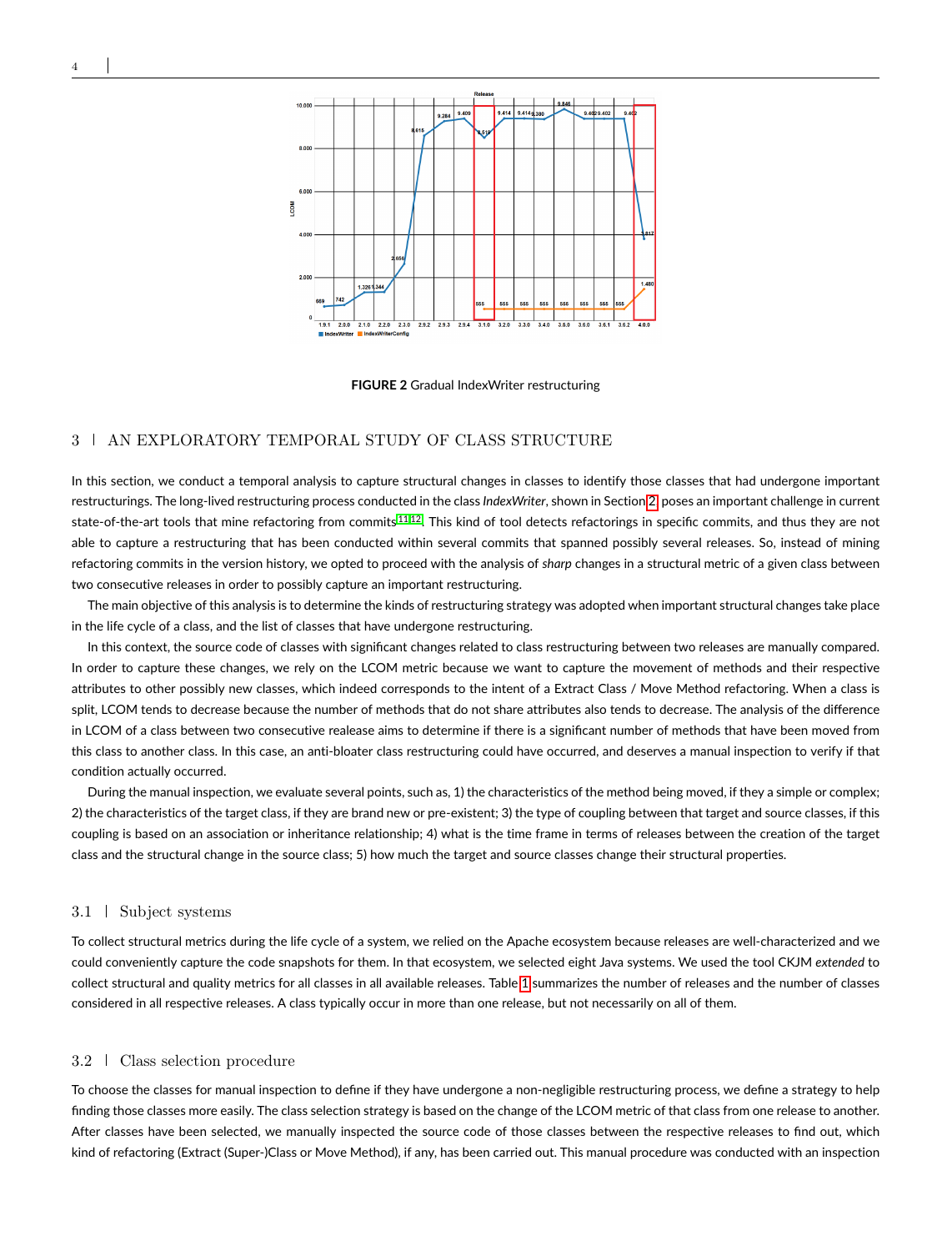<span id="page-4-0"></span>

| System        | # Releases | # Classes |
|---------------|------------|-----------|
| <b>JMeter</b> | 36         | 1090      |
| Ant           | 30         | 1558      |
| Javacc        | 12         | 180       |
| Jetty         | 167        | 2430      |
| Log4j         | 48         | 1767      |
| Lucene        | 58         | 3576      |
| Tomcat        | 207        | 4556      |
| Xerces        | 36         | 1921      |

**TABLE 1** Subject Systems: releases and classes

**TABLE 2** Computed ∆LCOM's

| $\Delta$ LCOM's   | #       | %      |
|-------------------|---------|--------|
| $\Delta LCOM = 0$ | 458.776 | 96.63% |
| $\Delta LCOM > 0$ | 9.874   | 2.07%  |
| $\Delta LCOM < 0$ | 6.115   | 1.30%  |
| Total             | 47.4765 | 100%   |

<span id="page-4-1"></span>process. The first author detected the restructurings, and the last author checked all the list of deltas and list of restructurings. Whenever a doubt was raised, it was discussed to reach a consensus.

To analyze the evolution of the LCOM metric of a given class, we calculate the difference between the values of the metric from one release to another, where C is a class and R a release of the system on which the class exist:  $\Delta LCOM = LCOM(C_{R+1}) - LCOM(C_R)$ . We consider three possible different outcomes for  $\Delta LCOM$ :

- 1.  $ΔLCOM = 0$  represents a stability situation of the class in which there was no change in the relationship between methods and attributes, captured by LCOM.
- 2.  $\Delta LCOM > 0$  represents the increase of LCOM in the newer release, indicating a situation of increase of methods that do not share attributes in the class.
- 3.  $\Delta LCOM < 0$  represents the decrease of LCOM, indicating the decrease of methods that do not share attributes.

Table [2](#page-4-1) summarizes the result of applying the calculation of all  $\Delta LCOMs$  for all pairs of classes in adjacent releases. We can observe a stability in LCOM in most classes during the system evolution.

The situation in which ∆LCOM<0 is the one we are interested in, because it may indicate structural improvement in a class since there is fewer methods that do not share attributes. However, a small ∆LCOM may not be interesting from the point of view of an actual structural improvement. To determine if the ∆LCOM is significantly sharp, a threshold for a sharp ∆LCOM must be defined. To define that *sharpness* threshold, we use the Median Absolute Deviation (MAD) for selecting *outlier* ∆LCOM values, which is considered more robust than the absolute deviation of the mean or standard deviation to determine the presence of outliers <sup>[13](#page-17-12)</sup>. MAD was calculated for the set D of values of  $\Delta LCOM < 0 = \{d_1, \ldots, d_n\}$ . Equation [1](#page-4-2) shows the calculation of MAD. These outliers may indicate points in which classes had significantly sharp changes in their LCOM metric, and so more likely to be result of a anti-bloater class refactoring.

<span id="page-4-2"></span>
$$
MAD(D) = median(\{|d_i - median(D)|\})
$$
\n(1)

On the 6,115 values of  $\Delta LCOM < 0$ , shown in Table [2,](#page-4-1) the median absolute value was 10, and the MAD value was 8. So, we consider the threshold equals the respective sum (18) to identify decreases in  $\Delta LCOM$  that would be likely to be caused by a substantial class restructuring process. We found that the absolute  $\Delta LCOM > 18$  occurred in 1,048 distinct classes. For those classes, where it occurred more than once, i.e., in more than one pair of releases, we have considered the greater absolute value.

The next step is to verify if actual restructuring has undergone in those classes where high variations of LCOM have occurred. We performed a qualitative manual inspection comparing the source code of the class in the two adjacent releases to find out if a restructuring has been carried out, similarly to the one performed for the *IndexWriter* class in Section [2.](#page-1-0) The verification if two versions of a same class in two consecutive releases has undergone an anti-bloater restructuring (Extract (Super-)class or Move method) is essentially based on the inspection if there is 1) a new class that has been created or a target class for moving methods and 2) either a instance variable in the new version of the original class referencing the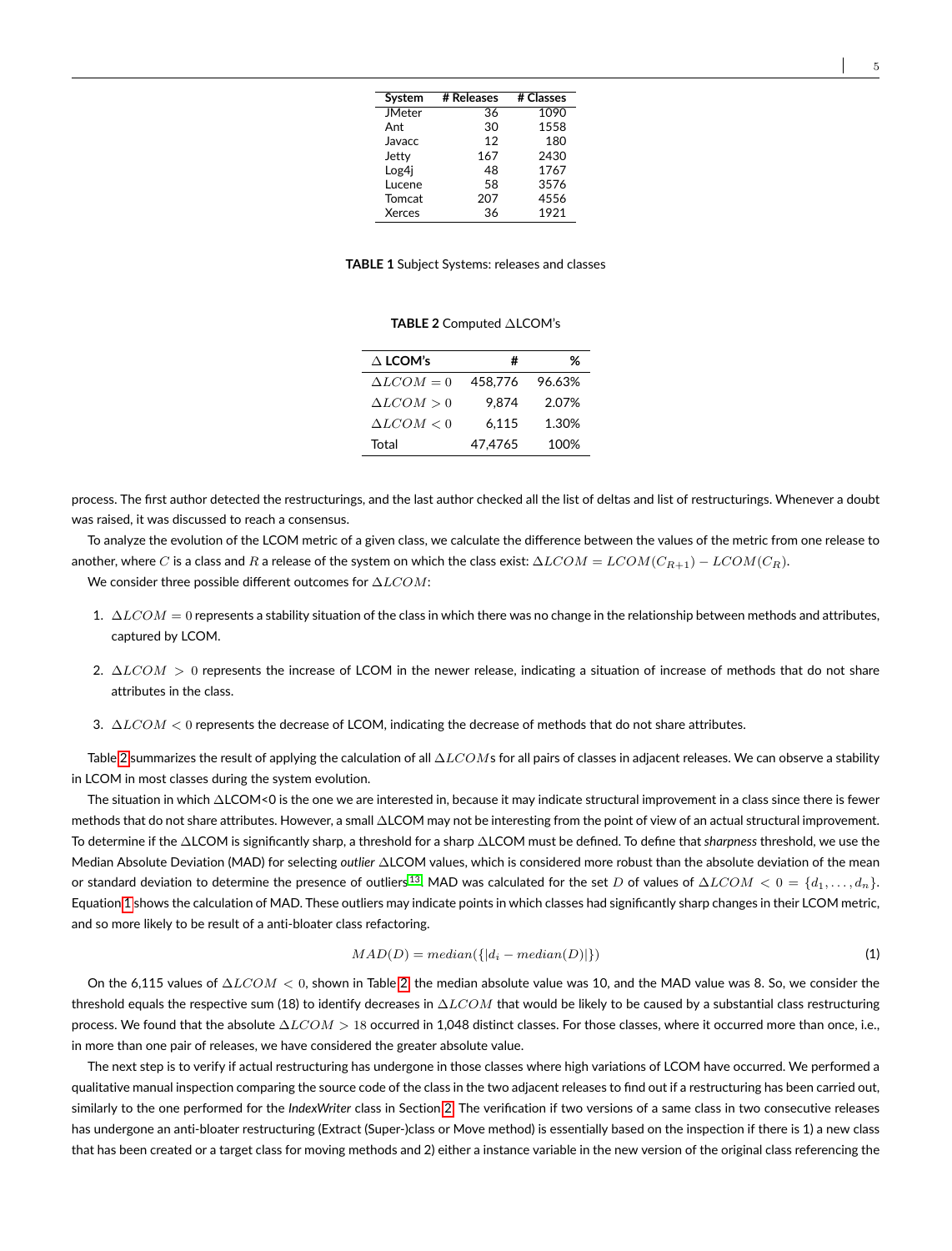6

respective class (Extract class/Move method), or original methods that were "*removed*" and may have been moved to other classes, or an extends clause in the created class extending the original class (Extract Superclass). Moreover, methods and variables should have been moved from the original class to the target class.

The manually inspected and evaluated points during the analysis were: 1) the nature of the moved methods: the percentage of simple get/set/add/update/remove, compared to more elaborated algorithms; 2) the target class where the methods were moved to; 3) the kind of coupling was defined from the source class to the target class: the percentage of association with instance variables, compared to inheritance; 4) the time of creation of the target class: the pre-existence or not of the target class and the percentage of gradual moving of methods; 5) what was the impact in the LCOM metric of the target class.

Due to the large number of classes (1,048), we extracted a random sample to conduct the manual inspection. The sample size was defined based on the following criteria:

- 1. We target a sample of 10% of the classes to make feasible the manual inspection.
- 2. At least 10% of the classes of each system, in which ∆LCOM occurred above the threshold, were considered. This criterion aims at guaranteeing that all systems were represented in the sampling.
- 3. In systems with only few classes, we opt to select more than 10% of them, so we select at least an arbitrary number of classes per system. This criterion aims at guaranteeing that systems with a few number of classes be represented with at least an arbitrary number of classes. We choose at least five classes for the sake of maintaining the sample in a manageable size.

These criteria favored a stratified sampling choosing classes from all eight analyzed systems. In the end, we sampled 107 ( $\approx$  10%) classes for manual evaluation, out of the 1,048 detected with highly negative ∆LCOM. Tomcat had the highest number of classes (38), and JMeter, Log4J and JavaCC, the lowest number of classes (5).

# 3.3 Manual analysis findings

First of all, we could confirm that the 107 classes had undergone actual restructuring. A qualitative analysis was performed comparing the class source code between the releases, in which the LCOM had decreased, to determine what types of restructuring strategies were adopted to restructure the respective classes. In two classes, the authors discussed the classification. The class *NioEndPoint* from Tomcat was actually confirmed to be extracted into *AbstractEndPoint* as an *Extract Class*. The only correction on the original list was that the class *Http11Protocol* was extracted into *HttpBaseProtocol* with an *Extract SuperClass* and not with an *Extract Class*.

We classified the found restructurings into three dimensions:

- 1. Type of dependency between classes: *Instance variable* or *Inheritance*. When an anti-bloater class restructuring is applied, the original class is split and a dependency relationship is generated between the new classes (source and target classes). When the anti-bloater class restructuring is similar to an Extract Class or Move Method, an instance variable with the same type of the target class is created in the source class. When the restructuring is an Extract Super-class, the dependency is made by the inheritance relationship.
- 2. The time at which the target class was created and the methods moved: *Immediate* or *Gradual*. This is a very distinguishing analysis of this work, because the vast majority of studies around refactoring detection consider those refactoring operations atomic in time, i.e., an immediate refactoring occurring in a single commit. However, we could observe that many refactoring operations are gradual in time, i.e., they are conducted partially, duplicating and deprecating code, to finish the refactoring operation in the future, spanning different releases. To determine if the strategy of moving the methods to the target class occurs immediately or gradually, we analyzed whether the target class already existed prior to the removal of the methods from the original class. If the class already existed it may be a Move Method, but can also be an Extract Class that had taken more than one release to get completed.
- 3. Percentage of get()/set() methods moved: To determine if there is likelihood for the choice of this kind of method, the percentages of get()/set() methods moved from the source class to the target class were analyzed.

Table [3](#page-6-0) shows the result of the analysis conducted on the sample of 107 classes of eight systems.

With respect to the type of dependency between the classes, a predominance of instance variable to access the extracted class (and respective methods) was identified: 76.93%, against 23.16% of inheritance .

With respect to the time required to perform the restructuring operation, although restructuring is more likely to be concluded in the same release (61.53%), interestingly, still 38.47% of restructuring operations spanned more than one release. With respect to the nature of moved methods, we observe a tendency to choose public getter/setter methods. Regarding to other moved methods, we observed that a large part of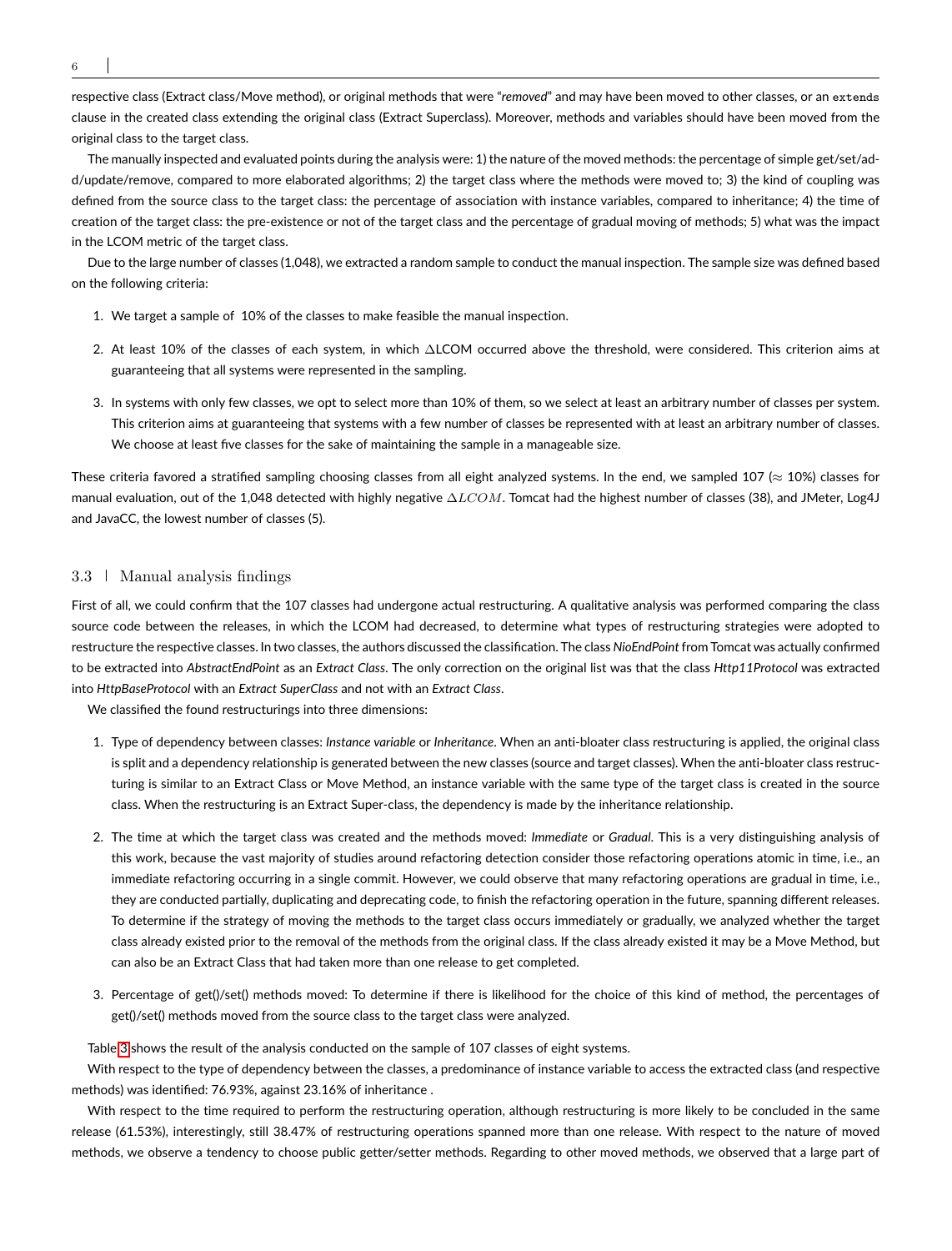| Dependency        | Time      | Prevalence | Ratio - getter/setter |
|-------------------|-----------|------------|-----------------------|
| Instance variable | Gradual   | 30.78%     | 58%                   |
| Instance variable | Immediate | 46.15%     | 61%                   |
| Inheritance       | Gradual   | 7.69%      | 42%                   |
| Inheritance       | Immediate | 15.38%     | 50%                   |

#### **TABLE 3** Qualitative Analysis Results

<span id="page-6-0"></span>them, despite not having names get () and set (), they assume similar roles in modifying the attribute values, such as add(), read(), update(), so these kinds of simple methods are more likely to be moved, possibly because of their simplicity, and thus, possibly less impact in disrupting the code.

### 3.4 Discussion on the time frame to refactor

The advantages and disadvantages of each type of restructuring strategy regarding to the time to proceed with it, and the respective impact on quality metrics are discussed below.

#### 3.4.1 Immediate restructuring

We observed that the immediate restructuring strategy identified in the qualitative analysis seems to have the following advantages:

- Immediate impact on structural and size metrics of the source class: the methods are removed from the source class at the same time that the target class is created, reducing the number of methods and increasing cohesion of the source class.
- It does not generate code duplication because the moved methods are not duplicated.

In contrast, the immediate restructuring strategy poses the following disadvantage:

• It causes direct and indirect impact on other classes of the system. The impact can be generated on classes that somehow depend on resources of the original class. For example, if a superclass method that is used by the subclass is moved to a new class during restructuring, a link must be created between the subclass and the new class, so that method can be accessed. This dependency relationship can be either in terms of instance variable binding, inheritance, or even code duplication.

<span id="page-6-1"></span>Figure [3](#page-6-1) shows an example of immediate restructuring performed on the **BaseResourceCollectionWrapper** class of the Ant system.



**FIGURE 3** An example of immediate restructuring of BaseResourceCollectionWrapper

We observe that the impact generated on the source class is immediate, and occurs in the same release in which the class **AbstractResourceCollectionWrapper** is created. However, the target class was created with worse LCOM compared to the source class. This is partly due to the fact that the new class is also receiving brand new methods that would have been inserted in the source class if restructuring was not carried out.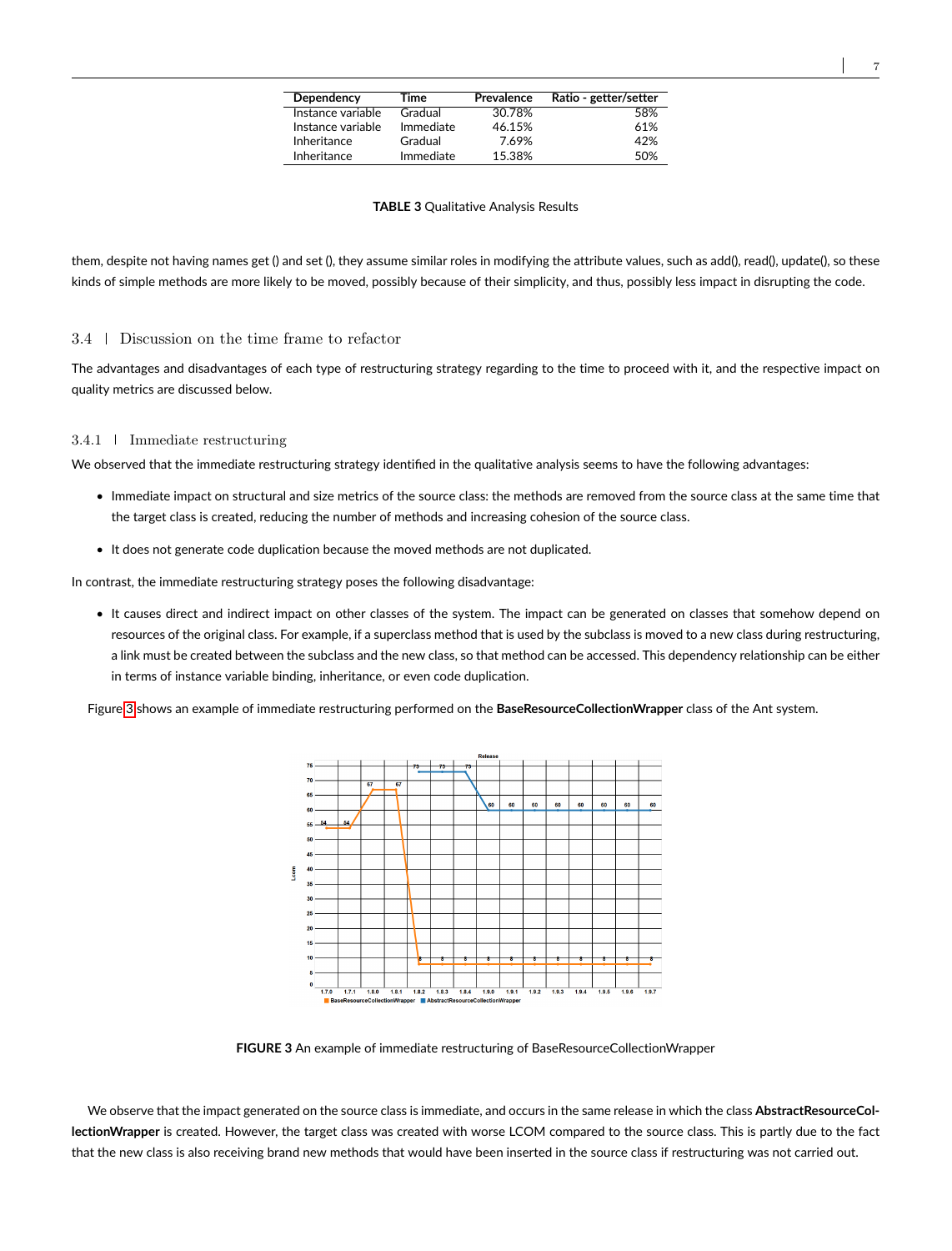# 3.4.2 Gradual restructuring

The gradual restructuring strategy identified in the qualitative analysis has the following advantage:

• Time to adapt: By gradually removing methods from the source class, developers who consume resources of this class can also adapt gradually the code to use the methods of the target class and to stop using the methods marked as deprecated from the source class. This strategy minimizes the impact on classes that depend directly or indirectly on the original class.

In contrast, the strategy of gradual restructuring has the following disadvantage:

• Temporary duplicate code: the deprecated methods in the original class will be temporarily duplicated in both classes. During this time, any maintenance activity involving the source class can become more complex.

<span id="page-7-1"></span>Figure [4](#page-7-1) shows gradual restructuring of the **Redirector** class of the **Ant** system.



**FIGURE 4** Gradual restructuring of Redirector

We observe that one release after its creation, the LCOM value of class *RedirectorElement* increases because of insertion of methods copied from *Redirector*. With respect to the size of the time frame that the methods remain duplicated, we observe that it might depend on how much time developers need to assure that the methods can be removed safely without affecting clients.

# <span id="page-7-0"></span>4 PREDICTIVE MODEL FOR RESTRUCTURING

In the previous section, we could detect classes that had undergone important anti-bloater class restructuring. The identification of those classes was possible because we could compare the LCOM metrics of respective classes between two consecutive releases. However, considering that we aim at identifying classes that are prone to restructuring without observing its past history, but just its current snapshot, we may need an alternative that can predict the proneness to restructuring observing only its current metrics. So, we propose to predict when a class is likely to be restructured training a model with the selected 1,048 classes of the previous section that had undergone such restructuring. Our hypothesis is that structural and size metrics can produce an adequate predictive model for classes with restructuring opportunities.

# 4.1 Method

To determine if there is any pattern in other structural and size metrics to predict the situations identified in the previous analyzes, a predictive decision tree model was constructed using Scikit-learn<sup>[14](#page-17-13)</sup>, which uses an optimised version of the CART (Classification and Regression Trees) algorithm. Decision Trees are a non-parametric supervised learning method used for classification and regression and CART is very similar to C4.5[15](#page-17-14), but it differs in that it supports numerical target variables and does not compute rule sets. CART constructs binary trees using the feature and threshold that yield the largest information gain at each node. Moreover, we choose the decision tree model because we can learn and assess the conditions for such decision more intuitively.

The following steps are performed to construct the model.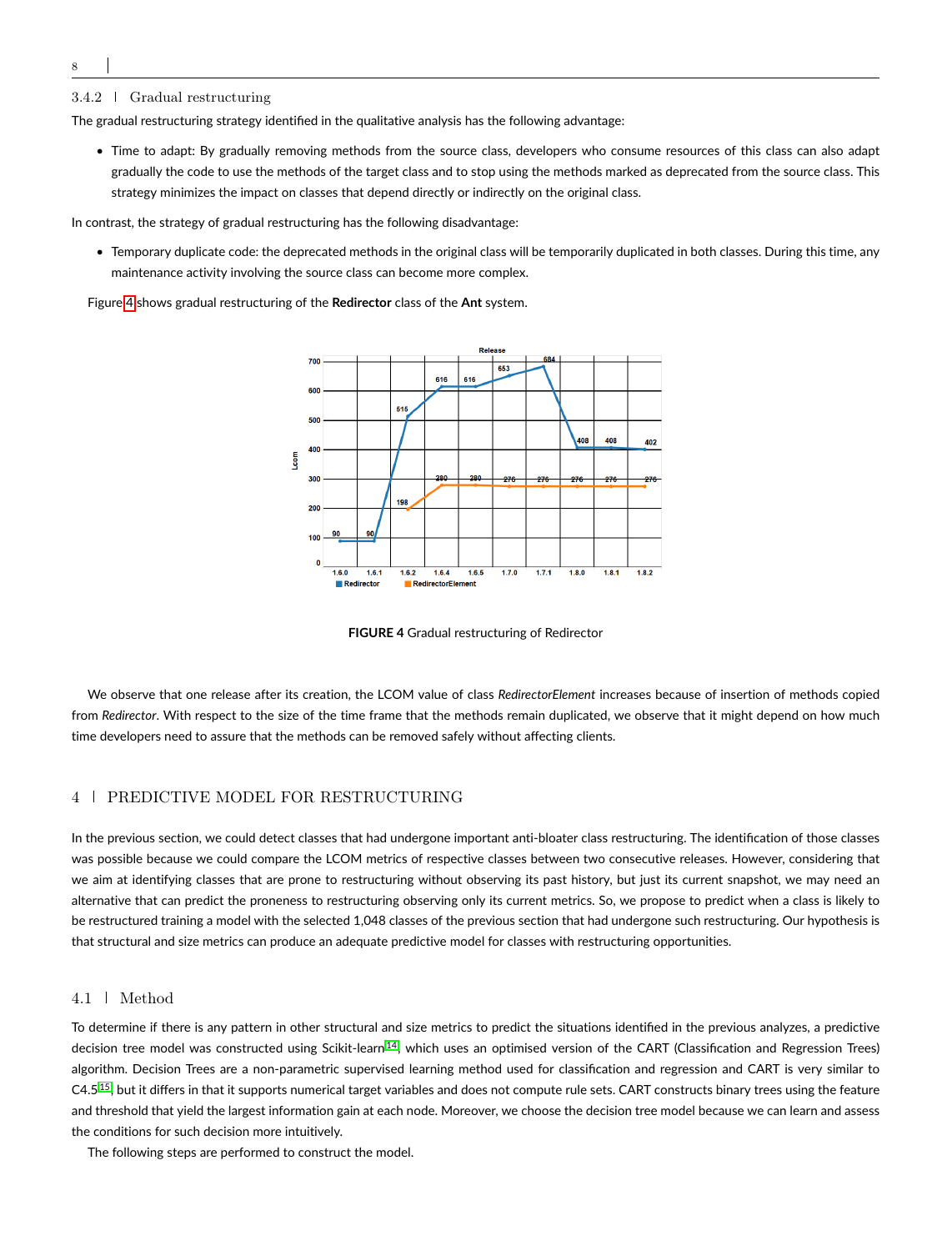# *Fold 0 Fold 1 Fold 2 Fold 3 Fold 4 Fold 5 Fold 6 Fold 7 Fold 8 Fold 9 Mean Std*

<span id="page-8-0"></span>**F1<sup>1</sup>** 0.94118 0.95364 0.94667 0.92715 0.96689 0.94194 0.95425 0.96000 0.94118 0.97333 0.95062 0.01308 **Precision** 0.91139 0.93507 0.93421 0.89744 0.93590 0.89024 0.91250 0.93507 0.90000 0.94805 0.91999 0.01903 **Recall** 0.97297 0.97297 0.95946 0.95890 1.00000 1.00000 1.00000 0.98630 0.98630 1.00000 0.98369 0.01584

 $1$  F1-score of validation dataset is used to choose the best decision tree model.

**TABLE 4** Metrics for validation phase of the decision tree model.

- 1. We randomly sample 1,048 classes that were not restructured, i.e., classes with  $\Delta LCOM = 0$  in all pairs of releases to serve as negative cases. So, the dataset is comprised of 2,096 classes: 1,048 that has undergone restructuring (TRUE cases) and 1,048 that were not restructured (FALSE cases).
- 2. We collect structural and size metrics for the selected classes. The metrics were collected with CKJM extended <sup>[16](#page-17-15)</sup>, which collects 18 different metrics (WMC - *Weighted Methods per Class*, DIT - *Depth of Inheritance Tree*, NOC - *Number of Children*, CBO - *Coupling Between Classes*, RFC - *Response For a Class*, LCOM - *Lack of Cohesion in Methods*, Ca - *Afferent couplings*, Ce - *Efferent couplings*, NPM - *Number of Public Methods*, LCOM3 - *Lack of Cohesion in Methods 3*, LOC - *Lines Of Code*, DAM - *Data Access Metric*, MOA - *Measure Of Aggregation*, MFA - *Measure of Functional Abstraction*, CAM - *Cohesion Among Methods of Class*, IC - *Inheritance Coupling*, CBM - *Coupling Between Methods*, AMC - *Average Method Complexity*). Out of these 18 metrics, we trained a decision tree with 17 metrics. In particular, we do not use the metric LCOM because it had been used to define the target (non-restructuring or restructuring) as described in Section [3.](#page-3-0) A special characteristic of the tree algorithm is its ability to choose the relevant features and automatically discard the other. After training, the following metrics were considered relevant by the algorithm: WMC, AMC, CBM, and IC.
- 3. We split randomly the dataset in training, validation and test sets  $17$ . The training data is the subset used to train the decision tree and validation subset used to evaluate how well the trained model is doing. These two subsets representing 70% of all dataset and they are obtained by k-fold cross-validation  $(k = 10, FoldSize \approx 146)$ . K-fold split dataset into k consecutive folds (shuffling by default) and each fold is then used once as the validation data while the  $k - 1$  remaining folds form the training set <sup>[14](#page-17-13)</sup>. The folds are made by preserving the percentage of samples for each class. At the end, the test dataset (30% of all dataset) is used to provide an unbiased evaluation of final model fit and it is only used once a model is completely trained. We also ensured the same proportion of restructured (TRUE) and not restructured (FALSE) classes in both training and test sets.
- 4. During the train and validation, we tuned the model by using the hyperparameter optimization  $^{18}$  $^{18}$  $^{18}$ . The traditional way of performing hyperparameter optimization has been grid search (*GridSearchCV* [14](#page-17-13)) which is simply an exhaustive searching through a manually specified subset of the hyperparameter space of a learning algorithm. In other words, many models are created/trained and the best one is selected. In this paper, we use F1-score to get the best one. In this step, the following parameters of the tree are used to create the models: 1) *criterion*: the function to measure the quality of a split; 2) *min\_samples\_split*: the minimum number of samples required to split an internal node; 3) *min\_samples\_leaf*: the minimum number of samples required to be at a leaf node; 4) *max\_depth*: the maximum depth of the tree; 5) *max features*: the number of features to consider when looking for the best split; 6) *random* state: always defined as zero to obtain a deter-ministic behavior during fitting. Thus, these parameters were adjusted iteratively to find a optimal configuration for decision tree<sup>[2](#page-0-0)</sup>. In the end, the following configuration was the best: criterion = "entropy";  $min\_samples\_split = 16$ ;  $min\_samples\_leaf = 16$ ;  $max\_depth =$ 4; max  $features = 13$ ; random  $state = 0$ . The metrics of each fold of the best model are shown in Table [4.](#page-8-0)
- 5. After getting the best model, we evaluate the model with test dataset. The Table [5,](#page-10-1) [6](#page-10-2) and [7](#page-10-3) reporting the performance in terms of *confusion matrix, F1-score, precision* and *recall*.

# 4.2 Results

Figure [5](#page-9-0) presents the decision tree generated after training the predictive model. Given the metrics of a class, the model returns if the class should be restructured (TRUE) or not (FALSE). In the decision tree, the nodes located at higher levels are the variables/metrics that have higher weight for the classification. The nodes (boxes) in decision tree have information of relevant variables of the model, for example: the first node on the top of Figure [5](#page-9-0) indicates that WMC is the most relevant metric for the classification. At this point on the tree, we have 1466 samples and they are

<sup>2</sup> [Sklearn Decision Tree -https://scikit-learn.org/stable/modules/generated/sklearn.tree.DecisionTreeClassifier.html](https://scikit-learn.org/stable/modules/generated/sklearn.tree.DecisionTreeClassifier.html)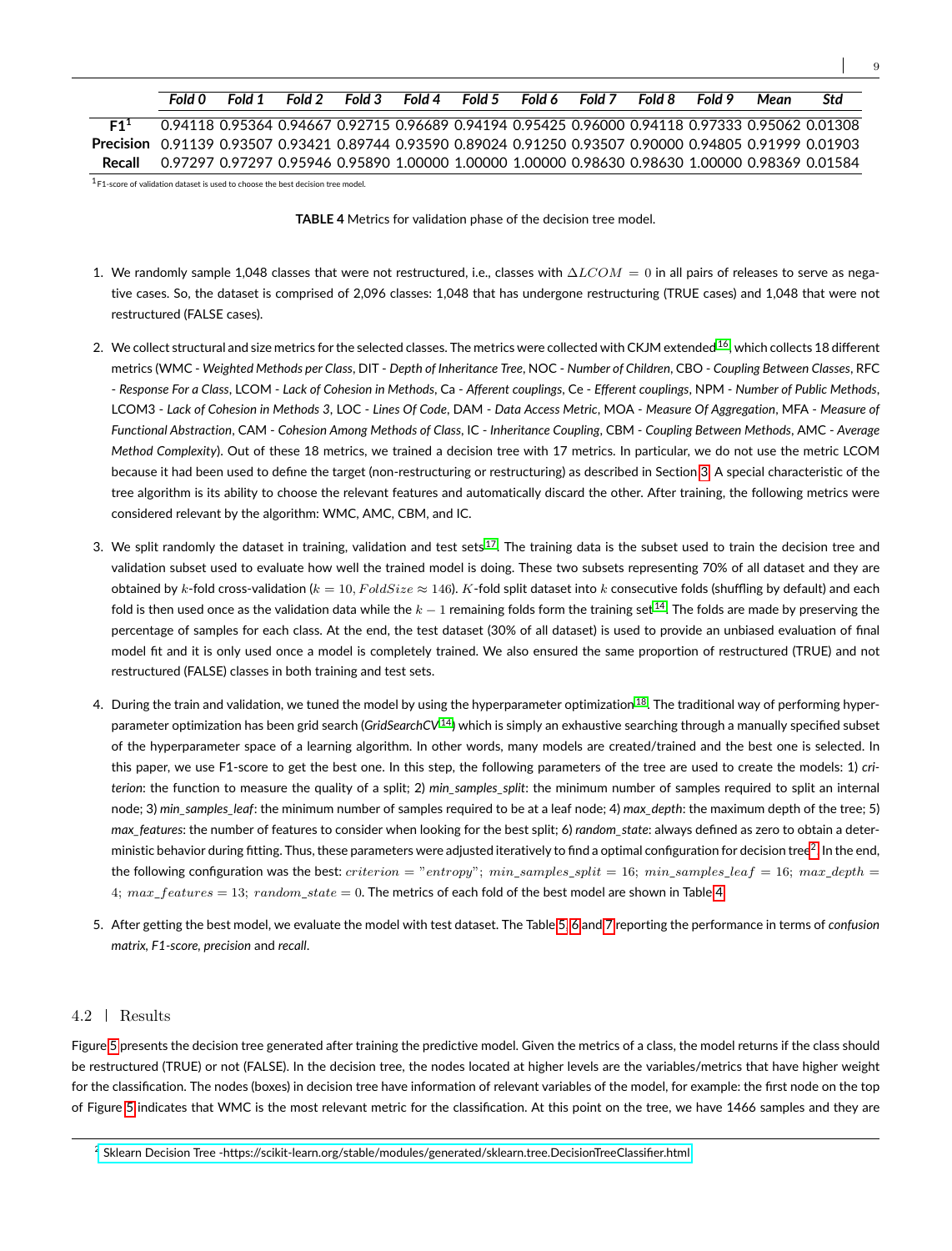<span id="page-9-0"></span>equally distributed in each class (733 for each target). These samples are used to create other two subnodes, in this case the rule WMC  $\leq$  8.5 is defined by the CART algorithm as a threshold. Thus, in the left, we have a new subnode with 508 samples which WMC < 8.5 (501 and 7 for nonrestructured and restructured, respectively) and WMC still used as a metric/threshold to split the next subnodes. On the other hand, in the right, we have a new subnode with 958 samples which WMC > 8.5 (232 and 726 to target non-restructured and restructured). At this point, the metric AMC is used to split these 958 samples into the next sub-nodes. In other words, at this point in the tree, the AMC is more relevant than WMC.



**FIGURE 5** Restructuring decision tree

We present the patterns for recommending restructuring, i.e., leaf nodes labeled with TRUE.

The first pattern is related to the WMC (Weighted Methods per Class), which in CKJM extended is calculated simply as the number of methods of the class. Interestingly, empirical data obtained by Chidamber and Kemerer<sup>[7](#page-17-6)</sup>, more than 25 years ago, indicate that most of the classes have  $0 \leq WMC \leq 10$ . We can observe in the tree that classes with  $WMC \leq 8.5$  tend to be predicted as *non-restructured*. By the root node, this single rule classify 508 samples (≈ 34.6% out of 1,466). In the subnode, by analyzing the left nodes of the tree, 433 classes predicted as *non-restructured* are related to the low value of WMC (≤ 6.5). We also observe another metric used to predict classes as *non-restructured*: the metric AMC (Average Method Complexity) which measures the average method size for each class. The tree is able to predict 68 samples of non-restructured classes, with the inclusion of  $AMC$  and its combination with  $WMC$ . Thus, 501 (98.6% out of 508) samples of non-restructured classes are classified by the following rules:  $(WMC \le 6.5) \vee (6.5 \lt WMC \le 8.5 \wedge (AMC \le 8.44 \vee AMC > 2,460.12)).$ 

On the right side of the root node ( $WMC > 8.5$ ), we have 65.3% (958 out of 1,466) of the training/validation dataset. At this node, the previous rule is complemented by the metric AMC (≤ 2, 444.47). As the result of this combination, we have 232 classes predicted as *non-restructured* and 726 classes as *restructured*. But this single combination is not enough to classify the samples. Thus, the metrics CBM, WMC, and IC are included to the model by the algorithm. We observe that CBM is more relevant than  $WMC$  and IC. Note that  $CBM \leq 3.5$  is used to guide which metric will be used on the path (WMC or IC). When IC is used and the threshold is less equal to 1.5, the samples are classified as *non-restructured*. On the other side (IC > 1.5), the samples are classified as *restructured*. Additionally, when WMC is used on the path, the samples are classified as *restructured*. Thus, by combining the metrics WMC, AMC, CBM, WMC and IC in specific thresholds, the tree classify 894 (93.3% out of 958) samples — 171 *non-restructured* and 723 *restructured*.

In general, on the training and validation step, our tree model reached a high ratio on the following metrics: F1-score ( $\approx$  95%), Precision ( $\approx$ 91%), and Recall( $\approx$  98%), as seen the Table [4.](#page-8-0)

Additionally, Table [5,](#page-10-1) [6](#page-10-2) and [7](#page-10-3) presents the results of applying the decision tree model on the test dataset. The set with of 630 samples was used to evaluate the F1-socre, Precision, Recall and Accuracy, and we also observe similar values ( $\approx$  94%). We also evaluate the individual influence of each systems (see Table [7\)](#page-10-3), that may exert an impact on the tree model. We observe that although there is some variation, that variation may not impair the accuracy of the worst result, which is still high. So, the produced model is sufficiently accurate to recommend classes prone to restructuring.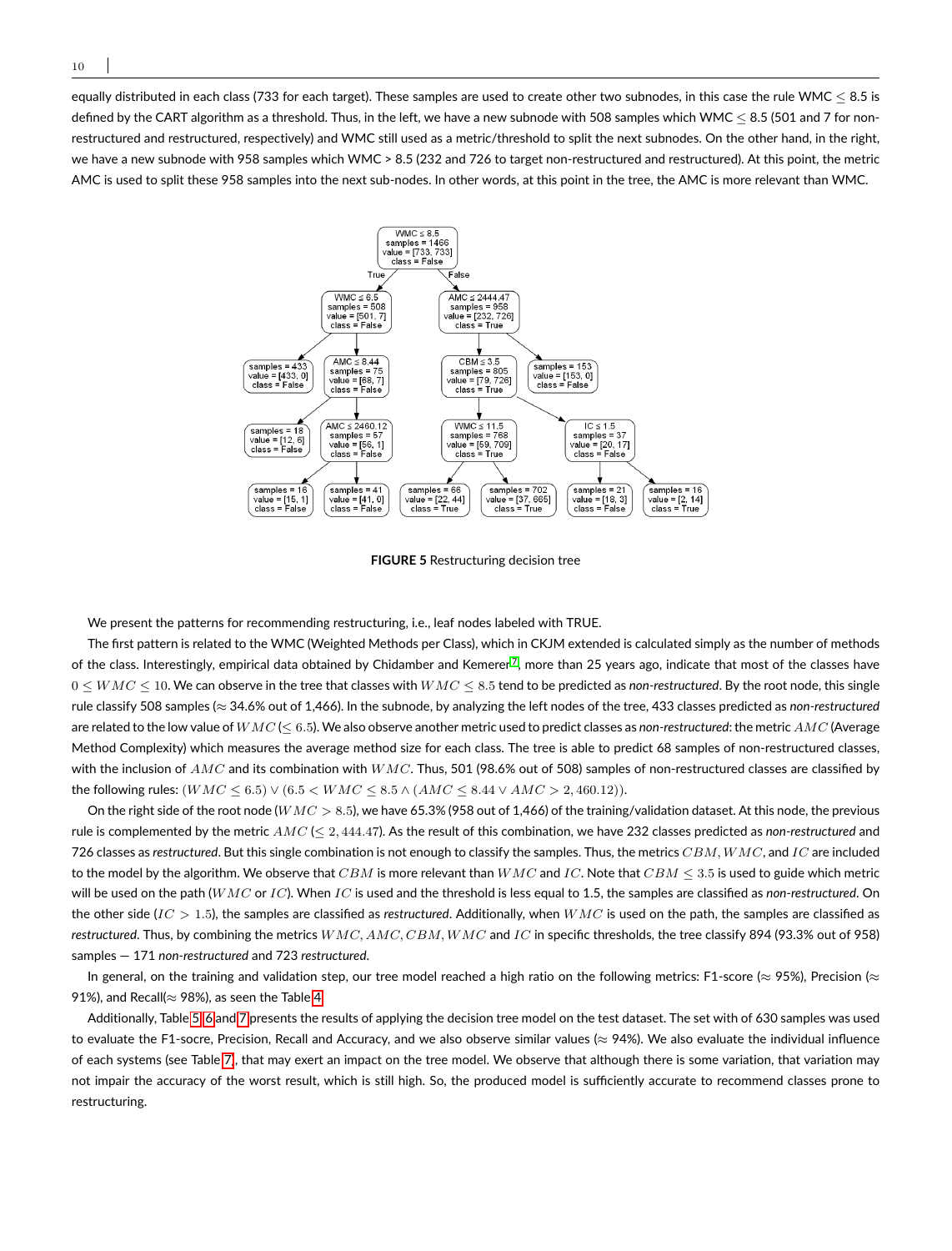|      |              | Predicted    |             |  |  |
|------|--------------|--------------|-------------|--|--|
|      |              | <b>FALSE</b> | <b>TRUE</b> |  |  |
|      | <b>FALSE</b> | 287          | 28          |  |  |
| Real | <b>TRUE</b>  |              | 308         |  |  |

 $\overline{a}$ 

**TABLE 5** Confusion Matrix — Test dataset

<span id="page-10-2"></span><span id="page-10-1"></span>

|              | F1-score | Precision | Recall   | <b>Support</b> |  |
|--------------|----------|-----------|----------|----------------|--|
| <b>FALSE</b> | 0.942529 | 0.976190  | 0.911111 | 315            |  |
| TRUE         | 0.946237 | 0.916667  | 0.977778 | 315            |  |
| accuracy     | 0.944444 | 0.944444  | 0.944444 |                |  |
| macro avg    | 0.944383 | 0.946429  | 0.944444 | 630            |  |
| weighted avg | 0.944383 | 0.946429  | 0.944444 | 630            |  |

Precision can be seen as a measure of a classifier's exactness. Recall is a measure of the classifier's completeness<br>F1-score is a weighted harmonic mean of precision and recall. Support is the number of occurrences of th

| <b>TABLE 6</b> Metrics of Confusion Matrix — Test dataset |  |
|-----------------------------------------------------------|--|
|-----------------------------------------------------------|--|

<span id="page-10-3"></span>

|               |              | F1-Score | <b>Precision</b> | Recall   | Accuracy | <b>Support</b> |
|---------------|--------------|----------|------------------|----------|----------|----------------|
| Log4j         | macro avg    | 0.938889 | 0.947368         | 0.937500 | 0.939394 | 33             |
|               | weighted avg | 0.939057 | 0.945774         | 0.939394 |          |                |
| <b>Xerces</b> | macro avg    | 0.912562 | 0.924641         | 0.905714 | 0.916667 | 60             |
|               | weighted avg | 0.915719 | 0.919657         | 0.916667 |          |                |
| Lucene        | macro avg    | 0.975090 | 0.980000         | 0.971429 | 0.975904 | 83             |
|               | weighted avg | 0.975795 | 0.976867         | 0.975904 |          |                |
| <b>JMeter</b> | macro avg    | 0.866071 | 0.866071         | 0.866071 | 0.866667 | 30             |
|               | weighted avg | 0.866667 | 0.866667         | 0.866667 |          |                |
| Ant           | macro avg    | 0.907126 | 0.905242         | 0.909647 | 0.909091 | 55             |
|               | weighted avg | 0.909337 | 0.910191         | 0.909091 |          |                |
| Javacc        | macro avg    | 1.000000 | 1.000000         | 1.000000 | 1.000000 | 6              |
|               | weighted avg | 1.000000 | 1.000000         | 1.000000 |          |                |
| Jetty         | macro avg    | 0.956739 | 0.955952         | 0.958820 | 0.956897 | 116            |
|               | weighted avg | 0.956964 | 0.958313         | 0.956897 |          |                |
| <b>Tomcat</b> | macro avg    | 0.951352 | 0.954261         | 0.951580 | 0.951417 | 247            |
|               | weighted avg | 0.951345 | 0.954410         | 0.951417 |          |                |

**TABLE 7** Metrics of test dataset by system

# <span id="page-10-0"></span>5 SURVEY WITH DEVELOPERS

After developing a model that allows to identify classes with restructuring opportunities, a survey with the developers of the studied systems was conducted to evaluate the proposed recommendations. In this context, the survey will provide the perception of developers on the topic, measuring their level of interest and engagement in restructure a class to potentially improve system modularity.

The main objectives of the survey are to:

• Complement the exploratory study of Section [3,](#page-3-0) analyzing the strengths and drawbacks of the recommendations to come up with possible improvements for the restructuring strategies.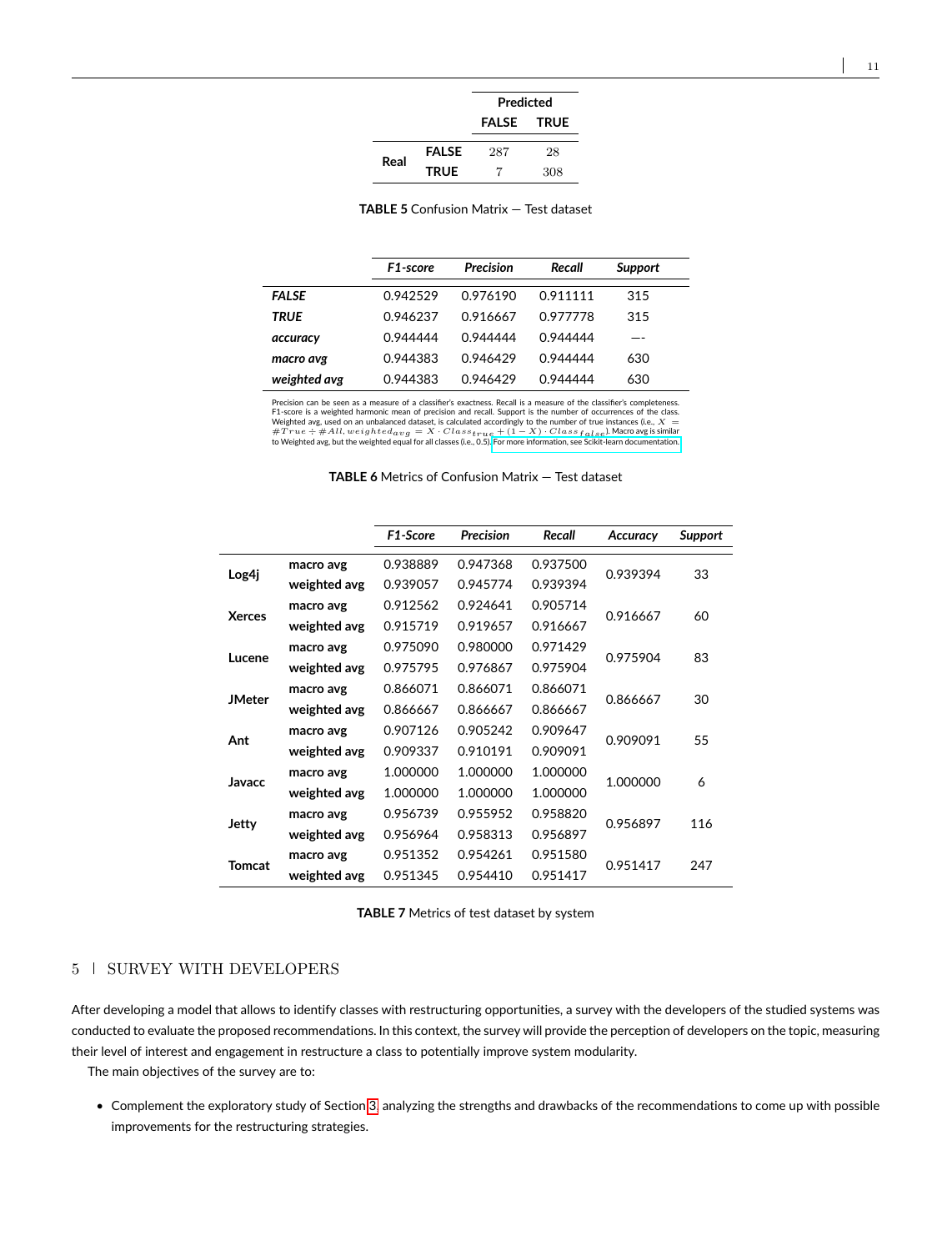- 12
	- Perform another kind of assessment of the model concerning the identification of classes with opportunity for restructuring. Based on the developers' responses, we aim at evaluating whether the recommended classes by the predictive model are appropriate sites for restructuring.
	- Evaluate the format of the recommendation guides in terms of difficulty level for understanding the recommendations.
	- Identify other characteristics in the classes and in the system design that can hinder the restructuring process.

# 5.1 Survey design

A survey was proposed to evaluate the recommendations of restructurings to the developers of the eight studied systems: Ant, Log4j, Jetty, Lucene, Xerces, JMeter, Tomcat and Javacc.

The restructuring recommendations were presented to the developers by creating issues on the bug trackers of the systems: Jira, Bugzilla, GitHub. We randomly selected seven classes that the predictive model from the previous section has indicated to be prone to restructuring. Then, for each class we opened a issue in the respective system suggesting the restructuring. Since we were interested in the exploratory results of the survey, we indeed continued the discussion of the issue with those developers that showed interest in the recommendation, either being positive or presenting any concern on the recommendation. Fifteen developers responded the issues and some of them continued the discussion as shown below. The respondents are made anonymous in this paper. Out of the fifteen developers, twelve are Project Management Committee members, and also Committers. About the other three respondents, *dev\_ant\_2* is a collaborator that opens pull requests, *dev\_jetty\_1* contributed 701 commits by February 2021, and *dev* imeter 1 is a collaborator in JMeter, but has committer role in other Apache projects.

Following, we show the systematic process to generate a issue description (or mail message) that has also the role of a restructuring guide. The issue has three parts:

### 5.1.1 Object class

Each issue is associated with one class, so we introduce the name of the class in which the restructuring opportunity was identified. In the following example, the selected class is the *SegmentInfos* of the Lucene system. The preamble of the respective issue is:

• *"Hello everyone. I was analyzing the modularization of some classes, and I identified that the class SegmentInfos has an opportunity for cohesion improvement."*

# 5.1.2 Past similar situation

The second part of the issue is an example of another class in the system that had been restructured. We selected that similar class in the set of restructured classes presented in Section 4, and the choice was taken comparing the proposed suggestion of restructuring with the observed restructuring in the example class. We may use the same example class for several classes. In the current example, we show a reference to a similar change in the *IndexWriter* class that could motivate the restructuring in the *SegmentInfos*. In both classes, a configuration class was extracted from the original class.

• *"The class IndexWriter was in the same situation and solved as follows: The IndexWriterConfig class was created, and several get () and set () methods that were used only to set the class parameters were moved from IndexWriter to IndexWriterConfig. The new class was then accessed through an instance variable in IndexWriter. This strategy has cleaned and improved IndexWriter cohesion. "*

### 5.1.3 Restructuring strategy

The last part of the issue presents the strategy suggested to perform the restructuring. In the example, the recommendation is the creation of a new *SegmentInfosConfig* class (similar to the *IndexWriterConfig*) to receive the configuration methods of *SegmentInfos*, and how the new class should be referenced from the original class. In this example, the dependency is made through an instance variable.

• *"With this in mind, I would recommend creating a new class: SegmentInfosConfig, and moving the following methods: getLastCommitGeneration, getLastCommitSegmentsFileName, getSegmentsFileName, getNextPendingGeneration, getId, getVersion, getGeneration, getLastGeneration, setInfoStream, getInfoStream, setNextWriteGeneration, setUserData, setVersion, getCommitLuceneVersion, getMinSegmentLuceneVersion from the SegmentInfos. Those parameters accessed by an instance variable in the SegmentInfos. Moreover, the orthogonality of the design would be enhanced. What do you think about that?"*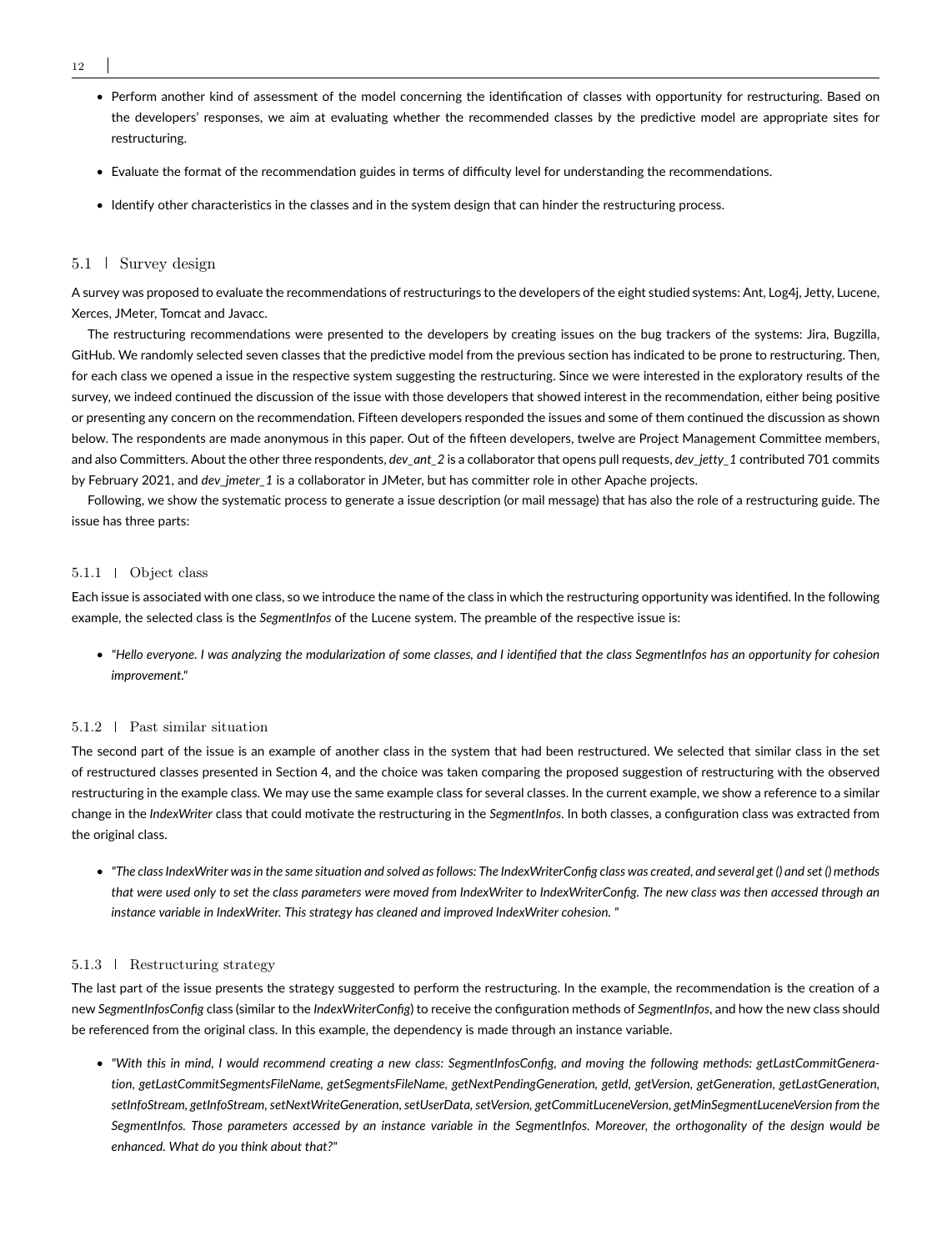### 5.2 Analysis of survey results

<span id="page-12-0"></span>Table [8](#page-12-0) presents the survey results for the recommendations of the selected classes. A total of 56 recommendations were performed (seven recommendations for each system), and 31 responses were obtained. Out of these 31 responses, 13 were classified as neutral. A neutral response means that the developer did not evaluate the recommendation, but instead raised a related discussion on the problem. The other 18 responses effectively evaluated the recommendations, whose results are in Table [8.](#page-12-0)

|         |       |         |         |             | <b>Target Class</b> |                  | <b>Strategy</b> |                  |
|---------|-------|---------|---------|-------------|---------------------|------------------|-----------------|------------------|
| System  | Guide | Answers | Neutral | Non-neutral | Correct             | <b>Incorrect</b> | Correct         | <b>Incorrect</b> |
| ant     |       |         |         |             |                     |                  |                 |                  |
| log4j   |       |         |         |             |                     |                  |                 |                  |
| Jetty   |       |         |         |             |                     |                  |                 |                  |
| Lucene  |       |         |         |             |                     |                  |                 |                  |
| Xerces  |       |         |         |             |                     |                  |                 |                  |
| Jmeter  |       |         |         |             |                     |                  |                 |                  |
| Tomcat  |       |         |         |             |                     |                  |                 |                  |
| Javacc  |       |         |         |             |                     |                  |                 |                  |
| Total:  | 56    | 31      | 13      | 18          | 16                  |                  |                 |                  |
| %Total: | 100%  | 55.36%  | 41.94%  | 58.06%      | 88.89%              | 11.11%           | 38.89%          | 61.11%           |

#### **TABLE 8** Survey results.

<span id="page-12-1"></span>Moreover, we conducted an open coding analysis on the response of the authors to extract the recurrent themes in the obtained answers  $^{19}$  $^{19}$  $^{19}$ . Table [9](#page-12-1) shows the result of the open coding analysis of the survey answers.

| Evaluation | Theme                                                            | Occur.         |
|------------|------------------------------------------------------------------|----------------|
| positive   | preventive restructuring strategy                                | 2              |
| positive   | refactory opportunity localization and development of strategies | 5              |
| neutral    | reuse and duplication of code                                    | $\overline{2}$ |
| neutral    | lack of knowledge about the architecture                         | 4              |
| neutral    | backwards compatibility                                          | 2              |
| neutral    | build break                                                      |                |
| neutral    | bugs with higher priority                                        | 2              |
| neutral    | guide format and additional information                          | 2              |
| negative   | inadequate list of selected methods                              | $\overline{2}$ |
| negative   | lack of analysis of internal classes                             | 2              |
| negative   | insufficient number of methods                                   | $\overline{2}$ |
| negative   | age of the class and constant changes                            | 2              |
| negative   | difficulty to use and loss of performance                        | 3              |

**TABLE 9** Thematic analysis of the answers.

In order to unveil the discussion on the themes, we will present some excerpts of the answers. To ensure developer anonymity, comments are anonymized. We follow the order of Table [9,](#page-12-1) showing the positive, neutral and negative responses, which include alternatives adopted to overcome the difficulties in the process of restructuring, as well as new possible restructuring strategies.

**Preventive restructuring strategy**. When performing the restructuring recommendation for the Project class of the Ant system the developer dev\_ant\_1 replied: *"I'm sure your changes would improve the quality of the \*X\* class but the same time it scares me".*

The main concern is related to the developers who use resources of this class and who would need to be informed about the change. Considering that concern, a gradual restructuring strategy was proposed instead of an immediate restructuring. That way the methods would be marked as *deprecated* as a warning to developers that they will be removed and that there are others to be used in place. On the proposal of this new strategy, the answers is: *"This strategy is a sound strategy if you expect users of your API to follow releases closely. Unfortunately this is not what we see with SystemX. Right now we are fielding a bug reported by somebody who is migrating from n to n+y - Version n has been superseeded by n+1 in 2005. This is not uncommon.This has led to us never removing any methods at all, no matter how long it has been deprecated".*

Given the difficulty in updating the developers about the changes made, and considering that removing the methods from the class is not a viable option, a **third modularization/restructuring** strategy is proposed. The strategy is the creation of a new class to receive the getter and setter methods that would be inserted into the *original* class in the future. In this way, although it is not possible to solve the current problem of the class, at least a greater lack of cohesion can be avoided in the future. This strategy was presented to the developer with the name of **preventive restructuring**, although it is not actually a restructuring but a modularization strategy to simulate a possible necessary future restructuring that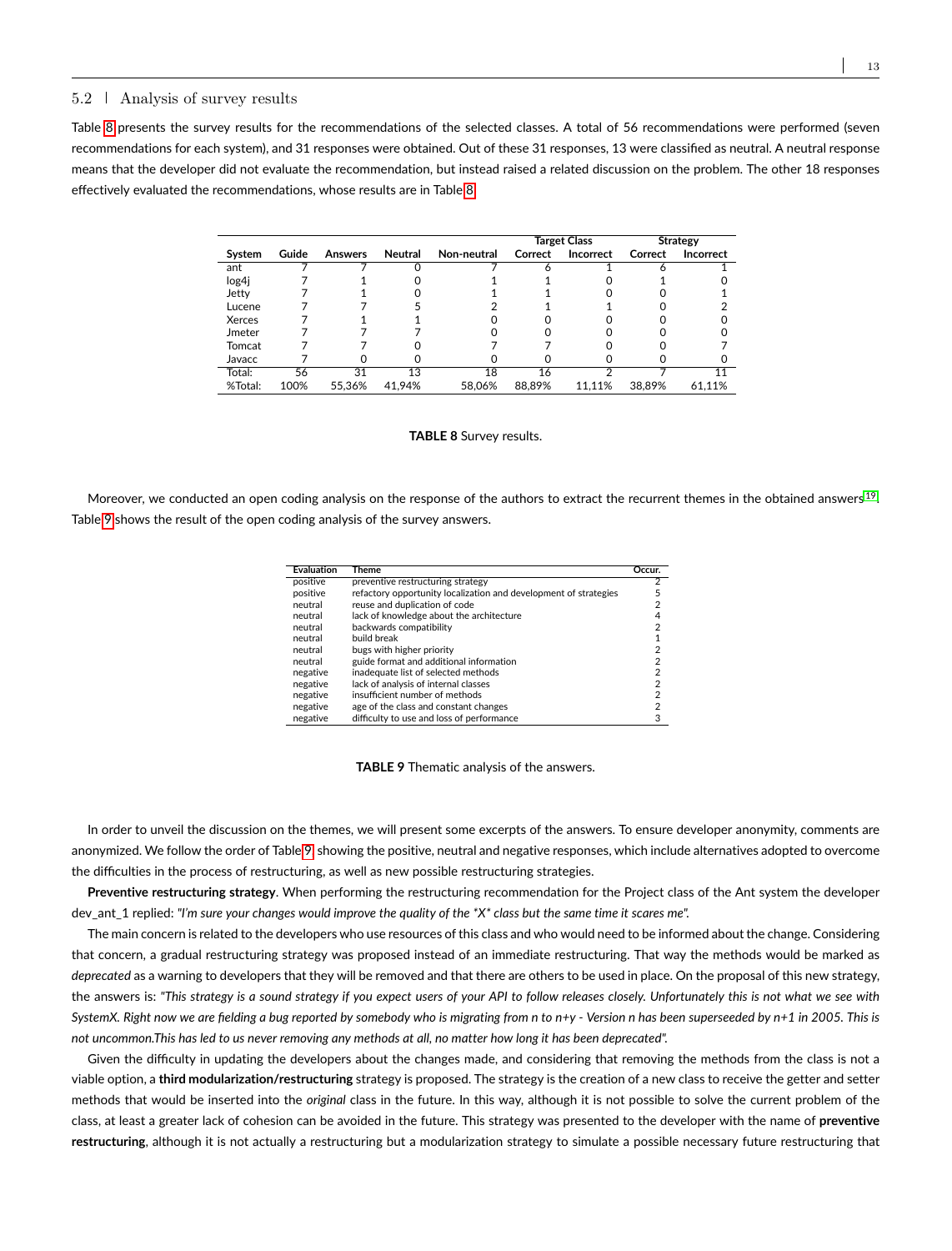would not be done because of the concerns on impact of user of the *original* class. When asking the developer if he would adopt this strategy even as a standard for creating new classes, the answer was: *"Absolutely".*

**Restructuring opportunity localization and development of strategies**. The approach has shown to be quite promising with regard to the location of opportunities for restructuring. However, because not all suggested restructuring strategies have been evaluated as positive, some developers were willing to help formulate new strategies more appropriate to the needs and constraints of the system, recognizing the need for improvement in the classes pointed out by the approach. When evaluating a recommendation and having rejected the restructuring strategy the developer states: *"So yes I'd like to see a cleaner class, but it is a much more difficult task than it looks..."* This kind of comment show an interest on the part of the developers in strategies that promote modularization improvements, but sometimes a more complex solution that class splitting is required.

**Reuse and code duplication**. Reusing code through duplication is not uncommon in software systems. While copying the code can save time in the short term, this practice makes the maintenance process much more complex. When recommending the restructuring for a class, we had the following comment: *"this class derives from \*\*\*other class\*\*\*. Every now and then we look at \*\*\*that\*\*\* class code to see what patches have been applied and update this class with them".*

Developers somehow try to avoid duplication, but at the same time recognize the difficulty in avoiding this practice. The above example represents the classical problem of fixing duplicate code, i.e., the patch has to be applied in all duplicated parts.

**Lack of knowledge about the architecture**. Another recurring theme was about the role of classes in the system and the level of influence they exert on other classes. Upon receiving the restructuring recommendation for a class the developer replied as follows: *"I don't know this code, so every change is a major risk".*

Analyzing the above feedback, the lack of knowledge about the system architecture significantly increases the difficulty and risk of restructuring a class. An interesting fact is that none of them cited the use of system documentation, which may indicate that current documentation does not meet the needs of developers. For instance, this kind of practical knowledge of the developers has proved of extreme value to improve recommendations in the sense that a recommendation should inform possible impacts on other classes, and preferably inform the risk level of restructuring.

**Backward Compatibility**. Because the subject systems have several available releases, one point that was evident in the discussions was the need for backward compatibility. During the presentation of the system's characteristics and discussion of the recommendation risks, the developer makes the following comment: *"having in mind that there are a lot of existing plugins and that backward compatibility is important within the project".*

This comment demonstrates that backward compatibility imposes a major challenge for restructuring, and makes it difficult to evolve the system, especially with those changes that impact architecture. We could observe a lot of effort towards solving the problem of backward compatibility, evidencing opportunities for the implementation of automated solutions.

**Breaking builds**. On systems that have a very large dependency relationship with packages, APIs, and external plugins, the difficulty in avoiding build failures is evident. A simple removal of methods or a change in attribute type can generate build-breaking inconsistencies. When explaining about system integration problems, a developer states the following: *"We cannot remove any method used by it at all without breaking build files of people who rely on module X".* The complexity of the environment upon which the system is built becomes evident. Techniques that aim for minimizing continuous integration breakages could be incorporated into restructuring strategies.

**Bugs with higher priority**. One point in the discussions that became clear was what changes should be prioritized for better use of available human resources. If the system features have errors, developers are expected to prioritize these fixes instead of modular improvements, e.g.: *"There are dozens of serious complex bugs open and that's where time should be spent".*

In other words, the proposed restructuring are relevant for most developers, however they have lower priority compared to bugs and important new features, specially for systems with few developers.

**Guide format and additional information**. About the restructuring guide format, some developers have made suggestions. *"It would be best for you to make concrete proposals, basically an outline (I'd recommend relatively small chunks) of what kinds of changes you are thinking about. It doesn't even have to be a functioning patch for a first cut, just something concrete that people can comment on".*

The way the recommendation is proposed impacts differently on developers. For some, the description of the strategy was sufficient, for others the code resulting from the restructuring should be presented.

**Inadequate list of methods**. On the restructuring recommendation for Lucene's *SegmentInfos* class the developer replied: *"It feels a bit wrong to me since commit gen, generation, version, etc. are not configuration parameters. I think SegmentInfos is fine as-is".*

When analyzing the list of methods suggested to be moved to the new class, it was observed that although they have getter and setter names, and perform assignment and read operations, these operations were not being done for class attributes. Some of these methods were also overloaded, so more detailed semantic analysis would be required in this case.

**Lack of internal class analysis**. On the restructuring recommendation for the *Request* class of the Jetty system, the developer replied: *"Note also that Request already does have an inner instance that is kind of a RequestConfig. It is already passed a MetaData. Request instance which holds method, URI, version, headers and trailers of the request. Many of the methods you list are already handled by referencing this instance".*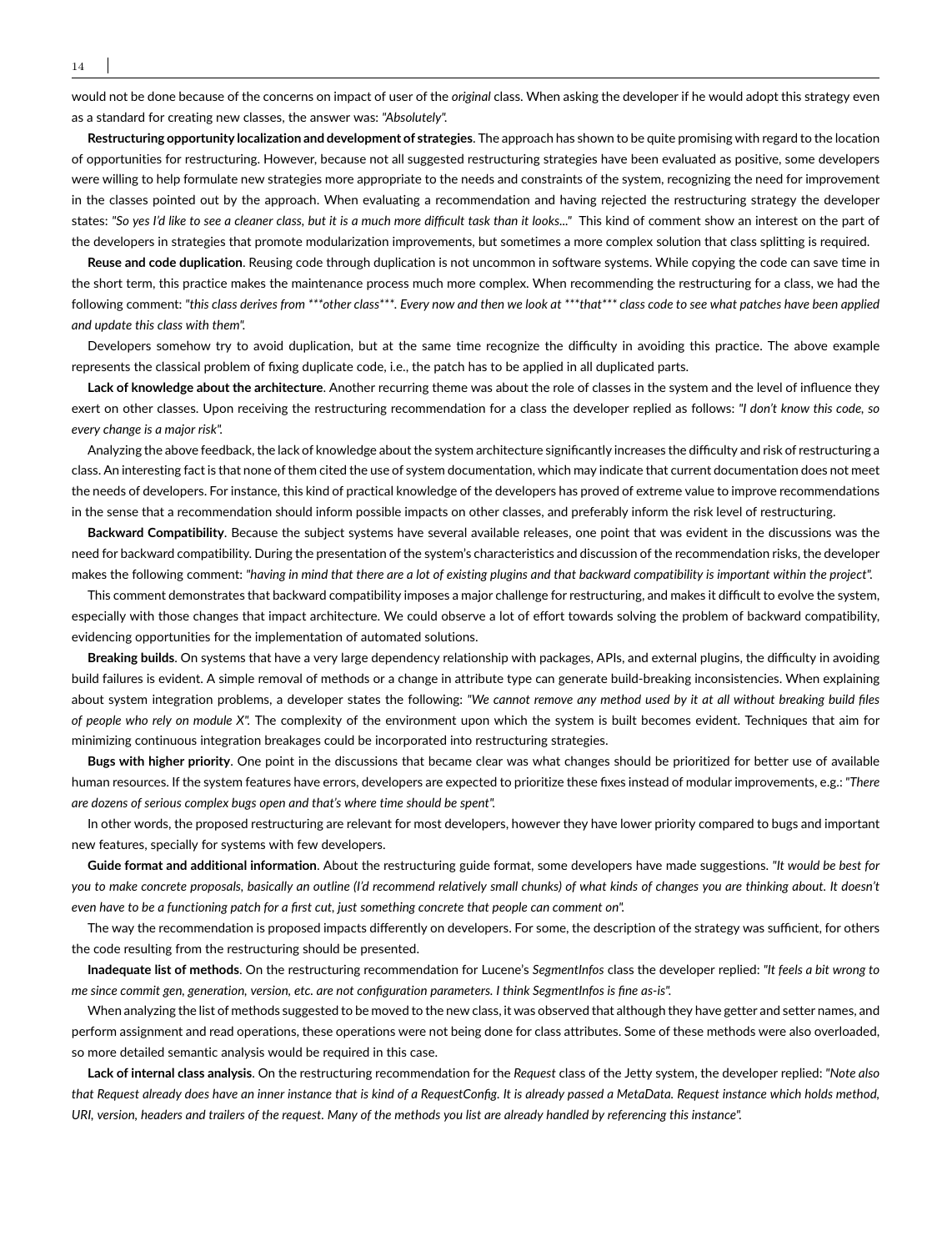**Number of insufficient methods**. On the restructuring recommendation for Lucene's *IndexSearcher* class, the developer commented: *"In the case of IndexWriter there were so many getters and setters that we made this change due to the sheer number".*

In fact, the proportion of getter and setter methods in the *IndexWriter* class prior to restructuring was higher than the *IndexSearcher* class. This observation indicates that it is necessary to define a threshold for the number of required methods to justify restructuring. Although, we tried to capture this feature using only classes that have high LCOM improvement, that option was not sufficient to capture this particular feature.

**Class age and constant changes**. About the age of the class and the modifications made over time the developers comment: *"well it is true that \*X\* is a very large somewhat ugly class that is carrying lots of history with it. It is the mutability aspect of the class that makes it rather difficult to simplify".*

Based on this kind of comment, it is evident that the age of the class in the system presents difficulties for the implementation of restructuring strategies. By being constantly modified the complexity of the class increases significantly. One point to be improved in the approach is to identify the number of changes applied in the class over time, in order to help assessing the complexity and effort required to restructure.

**Difficulty and loss of performance when creating a new class**. On the fact that it is necessary to create a new class, a developer made the following comment: *"Its an additional class the user must worry about and more complicated than a POJO: I think it makes something hard to use".* In fact, when creating a new class, more elaborated semantics should be introduced in the class, just than being a POJO, so this requires more complicated strategies.

# <span id="page-14-0"></span>6 LESSONS LEARNED

The answers for our motivating questions can be discussed after these three studies.

**Motivating question 1 (which):** Is there a typical situation for a class, in terms of its quality structural metrics, that developers can use to decide restructuring that class?

Based on the analysis of evolution of the LCOM metric, restructurings can be identified in the points of significant variation in the metric value. Based on the result of the predictive model that identified patterns involving other size and structural metrics, we observed a strong association between the values assumed by some metrics and the class restructuring application. According to the identified patterns, the typical situation chosen for restructuring is mainly related to the complexity of the methods (i.e., WMC, AMC).

Given the accuracy of the model when locating these classes, and the perception of developers, we found that the analysis of the metrics is a reasonable proxy to determine if a class meets the requirements to be restructured. Nonetheless, we also observe that some more qualitative constraints should also be considered, because they can hinder the ability of developers performing changes in more intricate classes.

**Motivating question 2 (how):** Is it possible to detect a more appropriate strategy for restructuring a class?

Based on the result of the exploratory study of the identified restructurings that has shown that a large part of moved attributes/methods corresponds to simple getters/setters, and also together with the survey results, three restructuring strategies were detected. The first two: *gradual restructuring* and *immediate restructuring* were identified by comparing the source code of the classes that underwent significant changes in the LCOM metric. These strategies are related to the movement of getter and setter methods, for classes that perform a configuration role. Such strategies help to improve modularity by moving the configuration role to a separate class, leaving only the methods related to the core functionality of the source class. The way that methods are removed from the source classes has advantages and disadvantages, showing that the application of these strategies depends on the situation of the system. If several classes depends on the interface to be changed, then a gradual strategy seems to make sense, whereas if the interface is used more locally, an immediate restructuring can take place and complete the task more rapidly. The third strategy was identified through the survey results carried out with the developers, and it is a form of preventive restructuring that aims to avoid further degradation of the class. Therefore, we found that it is possible to identify restructuring strategies, but in order to determine if those strategies are suitable for a class, a deeper knowledge about the system architecture is typically necessary.

# <span id="page-14-1"></span>7 FHREATS TO VALIDITY

In this section, we report some identified threats to validity<sup>[20](#page-17-19)</sup>.

**Conclusion validity**. This kind of threat is about how sure we can be that the treatment is really (statistically) related to the actual outcome. Since some of the analyzes were done by sampling, there is a risk of some sample defect in which the sample does not represent the population. To mitigate this risk, reasonably large and balanced samples were selected. So, the representativeness of the systems was addressed in all stages of the analysis. In our case, we mitigate this threat with a reasonably large sample of systems and classes that were analyzed in Section 4. Moreover, in Section 5 there was also a significant ground-truth with 2096 instances.

Also, to identify whether there was a restructuring in a particular class, it was necessary to establish a threshold from which the variation of LCOM could be considered significant. In the end, that threshold is arbitrary. To mitigate this threat, the calculation of the DAM (Absolute Diversion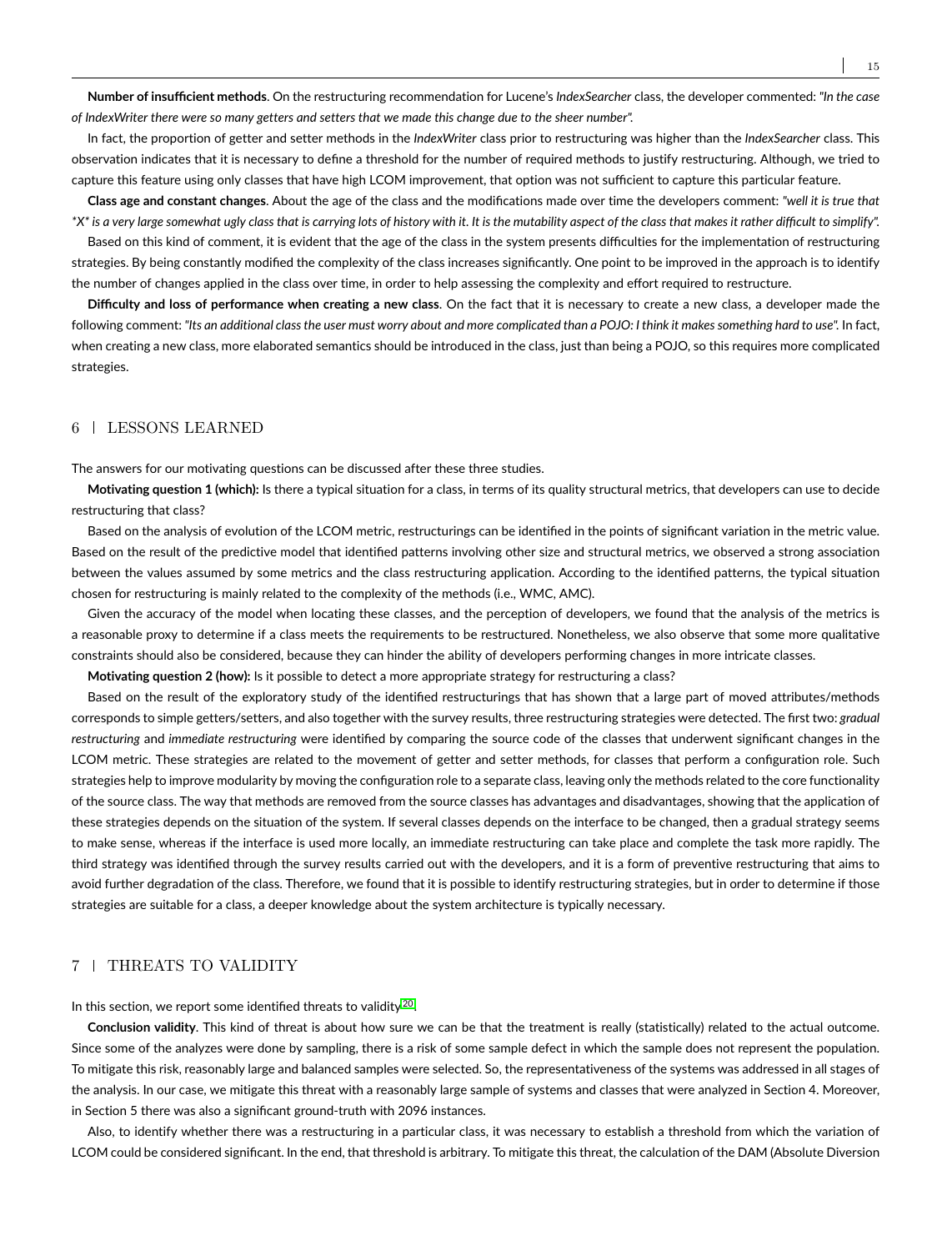of the Median)<sup>[21](#page-17-20)</sup> was performed. This calculation presents a more reliable result than the traditional standard deviation being less sensitive to the presence of outliers <sup>[13](#page-17-12)</sup>.

**Internal validity** This kind of threat is about how sure we can be that the treatment actually caused the outcome. There can be other factors that have caused the outcome, factors that we do not have control over or have not measured. In our case, we need to reflect on if a sharp variation on LCOM actually is induced in classes that had undergone relevant restructuring. Although, this variation in LCOM is actually a proxy, we mitigated this threat manually inspecting those 107 classes and actually verifying that non-negligible restructuring has taken place. Moreover, we need to reflect on how that list of restructured classes can also be used to train a prediction model that can actually identify other classes that are also prone to restructuring. In order to mitigate this threat, we decided to conduct the survey with actual developer to better understand how effective those predictions would be in practice. Internal validity is related to other factors that may cause the outcome. In fact, our survey results helped to show that despite the very accurate prediction model for identifying classes for restructuring, the model is not as accurate in real world as shown by precision/recall tables, exactly because there are more factors related to software design that impact the restructuring decision. We recognized that threat in our conclusions, showing that although useful the model predictions require a further analysis step by the expert.

**Construct Validity**. This kind of threat is about the relation between the theory behind the study and the observation. During the manual inspection of the classes in Section [3,](#page-3-0) we aimed at finding if an Extract (Super-)Class or Move Method had taken place. This manual inspection may be challenging and error-prone because the target class for methods may have been created in previous releases (for the only purpose of moving those methods, or not), and inducing a confusion on determining if we have an Extract (Super-)Class or Move Method. Fortunately, the impact of this type of misclassification is small, since the most important observation is the identification if it is an anti-bloater restructuring or not, and all these kinds of restructurings induces anti-bloating. Other errors may have occurred during the identification of restructurings due to possible human misdetection. We tried to mitigate this threat organizing the identification in two parts: the first author identified the restructurings and the last author reviewed them. In case of doubt, a discussion has taken place to reach a consensus.

**External Validity**. This kind of threat is related to whether we can generalize the results outside the scope of our study. Our data come from a subset of software systems of the Apache ecosystem. Although, we have some diversity on the selected systems, we agree that other sample of systems could have a more diverse set of characteristics, that would indicate other possible alternatives and results.

# <span id="page-15-0"></span>8 RELATED WORK

#### 8.1 Refactoring prediction

RIPE (Refactoring Impact PrEdiction) is a technique that estimates the impact of refactoring operations on software quality metrics  $^{22}$  $^{22}$  $^{22}$ , aimed to help developers choosing the most appropriate refactoring strategy. The study evaluated the impact of 12 refactoring strategies on 11 software quality metrics. An accuracy of 38 % was obtained for estimating the impact of the refactoring strategies. In our approach, we not aim at estimating the impact of refactoring strategies, but at defining a more accurate approach to recommend anti-bloater class restructuring. The ground-truth of restructurings of our work is constructed from the variation in a structural metric (LCOM) generated by the restructurings/refactorings. So, RIPE aims at estimating the immediate impact of refactoring on the classes involved, and does not take into account the history of class changes to determine if this is an expected time to apply refactoring. Whereas, in our work, we conducted an evolution analysis of the classes in terms of the variation of a structural metric, so our ground-truth was designed with classes that reached such a condition that lead to their restructuring.

Software metrics have also been used to find refactoring recommendations aimed at helping developers to improve modularity <sup>[23](#page-17-22)[,24,](#page-18-0)[25,](#page-18-1)[26,](#page-18-2)[27](#page-18-3)</sup>. Ratzinger et al. present an empirical study to determine what software evolution characteristics can be used to predict the need to apply refactoring in the next 2 months of development  $^{28}$  $^{28}$  $^{28}$ . As a result, the study identified that software metrics such as LOC (Lines of Code) and metrics that indicate code modifications such as the Quantity of Added or Removed Lines can be used to develop models to predict the need for refactoring. These studies focus on quantitative metrics only, whereas in our work, besides the proposal of a predictor, a qualitative analysis of the changes was conducted to determine if a restructuring has occurred, which type of strategy was used, and the perception of developers on similar changes.

### 8.2 Structural change evaluation

The problem of identifying modularity changes during the software evolution was also investigated by Antoniol et al.<sup>[29](#page-18-5)</sup>. They propose an automatic approach to identify cases of possible refactorings based on vector space cosine similarity. ARCADE(Architecture, Change, And Decay Evaluator) was proposed <sup>[30](#page-18-6)</sup> to evaluate changes in the software architecture. The architectural changes were evaluated using metrics, such as, a 2a (architecture-to-architecture) that measures the distance between two architectures. As a result the study demonstrated that the version numbering system is not a good indicator of architectural changes. They also observed that architectural changes tend to occur in earlier versions of the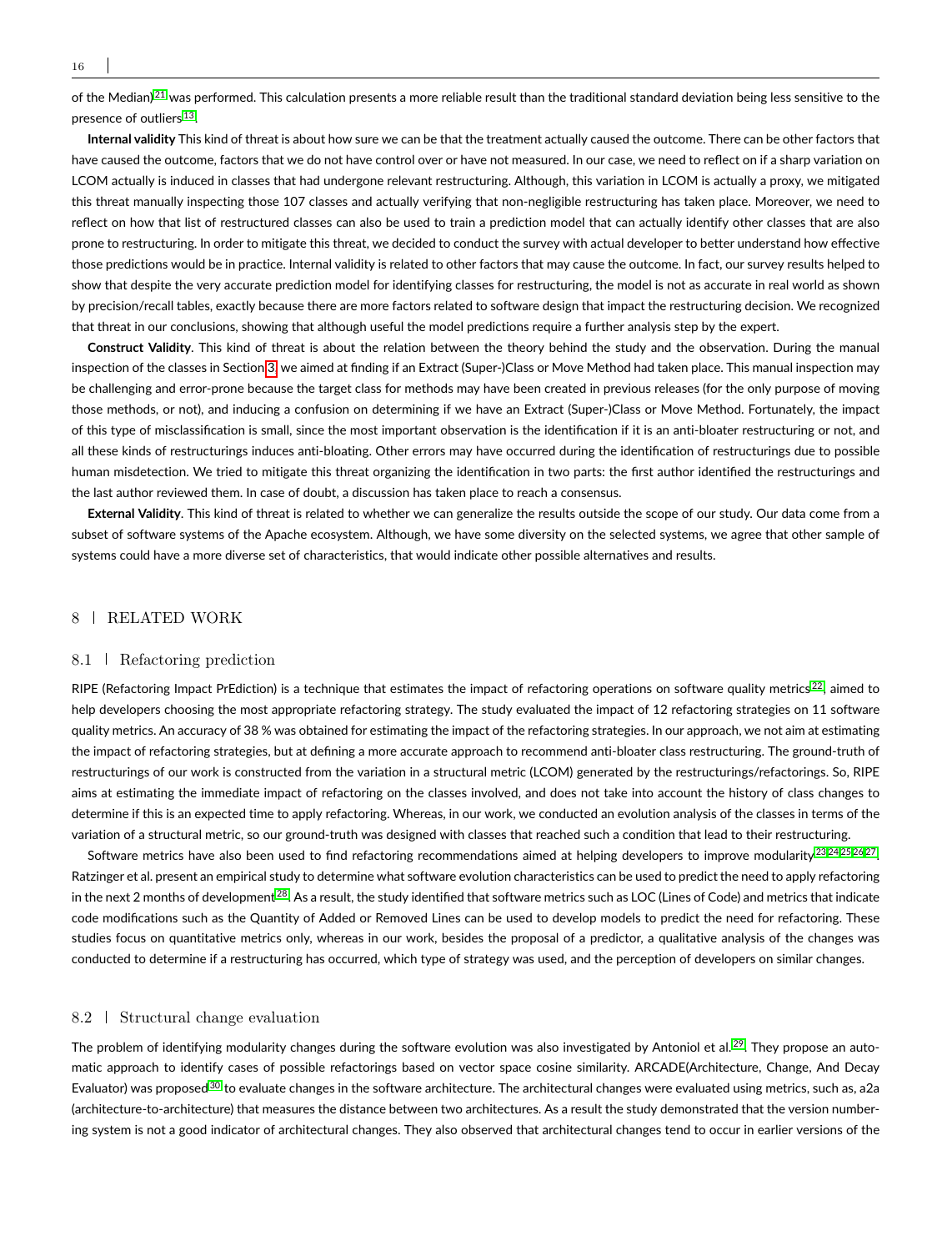systems. Differently from our study, these studies did not conduct a qualitative analysis on the refactorings to investigate how structural changes could indicate undergone refactoring operation.

The relation between the strategies of refactoring and the changes in software metrics has been widely discussed [31,](#page-18-7)[32,](#page-18-8)[33](#page-18-9)[,34](#page-18-10). The comparison of the metric values before and after refactoring enables measuring the effects in the software quality  $35$ . Du Bois et al. present an empirical study aimed to identify under what circumstances refactoring brings improvements to cohesion<sup>[6](#page-17-5)</sup>. Guides were proposed to apply different strategies of refactorings. The application of guides was evaluated with the Apache Tomcat. A total of 20 refactoring opportunities were identified in 12 classes. The identification of the opportunities was made choosing classes with cohesion problems, and among those classes, those that met the requirements for application of the guide were chosen. Differently, our approach proposed guides based on a qualitative analysis of when classes had a significant change in LCOM. Therefore, our proposed guides uses past refactorings as examples.

Bavota et al. propose a method to identify *Extract Class* opportunities based on graph theory and a combination of semantic and structural measures <sup>[36](#page-18-12)</sup>. The graph edges represent the value of the metric SSM (Structural Similarity between Methods).Others studies were proposed to identify and apply *Extract Class* and *Move Methods* using clustering and game theory [37](#page-18-13)[,38,](#page-18-14)[39](#page-18-15)[,40,](#page-18-16)[41](#page-18-17). In contrast to our approach, they do not consider temporal analysis of the LCOM to determine when classes present the opportunities for refactoring.

# 8.3 User perception of refactorings

One of the main challenges to recommend a refactoring strategy is to understand the perception of the developer and what leads to refactoring. Silva et al. studied the main motivations for developers to apply refactorings  $42$ . A survey conducted with developers found that in 75% of cases, the motivation to refactor a class is more related to insertion of new features and bug fixes than to structural problems in the code. Other study <sup>[43](#page-18-19)</sup> investigated the relation between refactoring and changes, and observed that developers tend to refactor to improve cohesion when they are implementing new features, whereas when they are fixing bugs, refactorings are aimed at maintainability and comprehensibility.

Kim et al. presented a study on the challenges and benefits of refactoring<sup>[44](#page-18-20)</sup>. The purpose of this study is to better understand the definition of refactoring, benefits and challenges from the perspective of developers. The study found that in practice refactoring does not always preserve the behavior of the system; that developers understand that refactoring involves costs and risks, and that it is not always possible to preserve system behavior by modifying the source code. The quantitative analysis showed that the refactoring process brings benefits, such as reduction of dependencies between classes, and reduction of defects. We could observe similar perceptions in our study.

Tempero et al. presented the barriers and reasons that lead developers to not refactor <sup>[45](#page-18-21)</sup>. Their results present some similarities with our approach and the results of the survey. The lack of knowledge and the risk to introduce new faults in the system are highlighted by developers, i.e. refactoring recommendations must provide knowledge about the involved classes, in order to provide developers with a better understanding of the impacts of the refactoring. The results in these works are consistent with our survey, in the sense that recommendation on restructuring a class should address several contextual elements related to the overall design.

# 9 | CONCLUSIONS

In this work, an approach to identify class restructuring opportunities was presented. The strategies on how to perform those operations were defined, two of which were identified through an exploratory analysis of the evolution of size and structural metrics, and the third through a survey with the developers. Based on our results, we confirmed the adequacy of a predictive model for recommending anti-bloater class restructuring. Nonetheless, the task of class restructuring is complex and have several subtleties that our qualitative survey has raised and provided insights for improvement of the recommendations. Some lessons have been learned: 1) Better fine-tuned thresholds can avoid recommend classes whose impact is not evident, i.e., low number of extracted attributes and methods does not justify the risk of refactoring; 2) The history of the class can provide important data, such as, code churn, to avoid unnecessary recommendations, i.e., high complexity classes with a history of intensive changes are less likely to be restructured, and thus should not be recommended; 3) Recommendation systems should learn more about the design and context of the object systems in order that recommendations make more sense to expert architects.

During the discussion with the developers some proposals for future work were raised: necessity of an environment for simulation of restructuring to understand the impact; reinforced learning applied to restructuring actions; identification of patterns for system-specific refactoring activities. Moreover, we suggest the investigation on how commit-oriented refactoring detection tools<sup>[11,](#page-17-10)[12](#page-17-11)</sup> could be adapted to help the replication of our work with an automated detection approach.

**Acknowledgments**. We would like to thank the participants that responded the survey. The underlying data used in this study is open, anonymous and available<sup>[46](#page-18-22)</sup>. We also would like to thank the Brazilian Funding Agencies CAPES, CNPq, and FAPEMIG for partially supporting this research.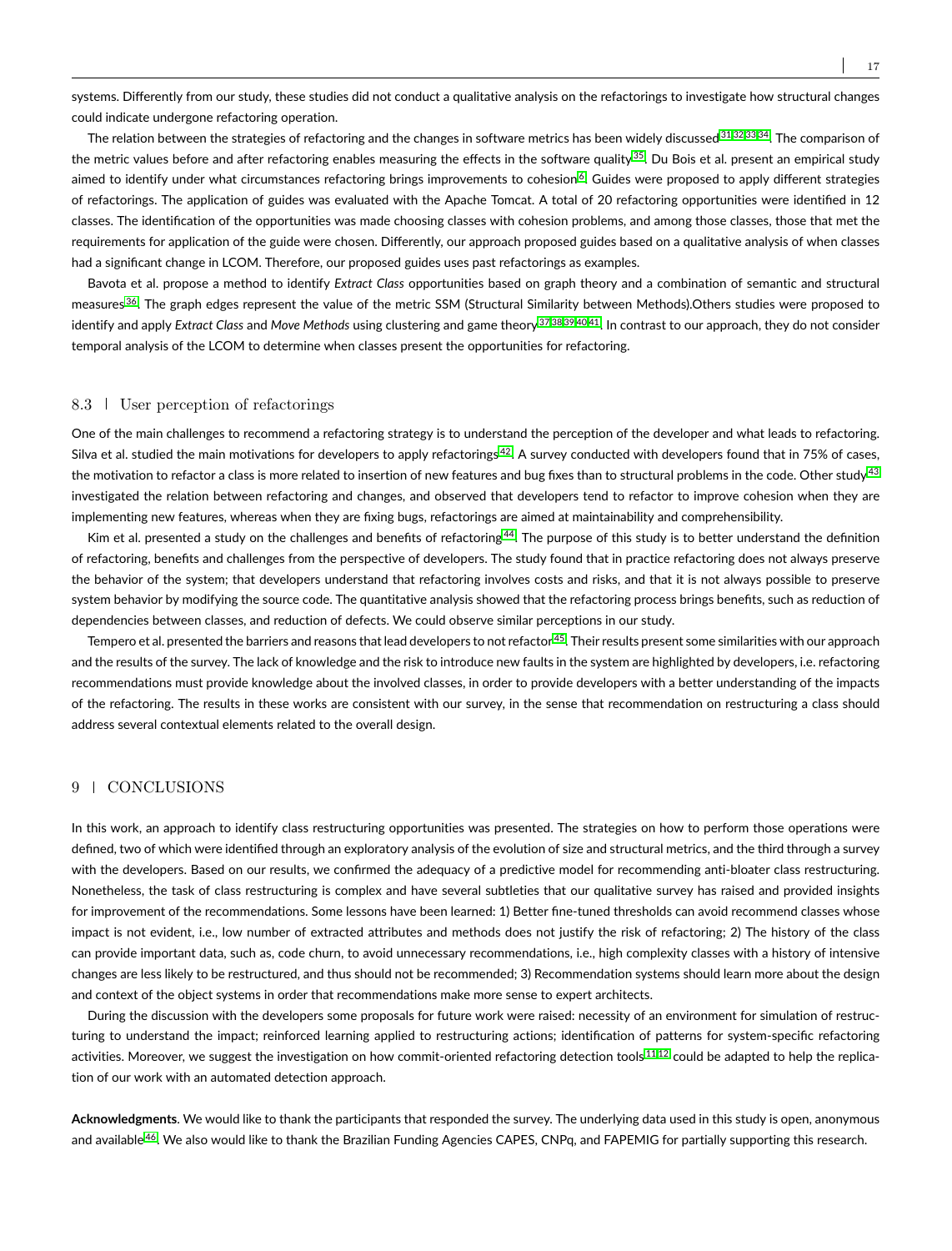18

References

- <span id="page-17-0"></span>1. Kannangara S, Wijayanayake W. An empirical evaluation of impact of refactoring on internal and external measures of code quality. *arXiv preprint arXiv:1502.03526* 2015.
- <span id="page-17-1"></span>2. Lehman MM, Ramil JF. Towards a theory of software evolution - and its practical impact. In: International Symposium on Principles of Software Evolution. ; 2000: 2–11
- <span id="page-17-2"></span>3. Fowler M, Beck K. *Refactoring: improving the design of existing code*. Addison-Wesley Professional . 1999.
- <span id="page-17-3"></span>4. Mäntylä MV, Lassenius C. Subjective evaluation of software evolvability using code smells: An empirical study. *Empirical Software Engineering* 2006; 11(3): 395–431. [doi: 10.1007/s10664-006-9002-8](http://dx.doi.org/10.1007/s10664-006-9002-8)
- <span id="page-17-4"></span>5. Sobrinho EVP, De Lucia A, Maia MA. A Systematic Literature Review on Bad Smells–5 W's: Which, When, What, Who, Where. *IEEE Transactions on Software Engineering* 2021; 47(1): 17-66. [doi: 10.1109/TSE.2018.2880977](http://dx.doi.org/10.1109/TSE.2018.2880977)
- <span id="page-17-5"></span>6. Du Bois B, Demeyer S, Verelst J. Refactoring-improving coupling and cohesion of existing code. In: IEEE. ; 2004: 144–151.
- <span id="page-17-6"></span>7. Chidamber SR, Kemerer CF. A metrics suite for object oriented design. *IEEE Transactions on software engineering* 1994; 20(6): 476–493.
- <span id="page-17-7"></span>8. Gupta BS. A critique of cohesion measures in the object-oriented paradigm. Master's thesis. Michigan Technological University. Department of Computer Science, Michigan Technological university: 1997.
- <span id="page-17-8"></span>9. Srinivasan KP, Devi T. A complete and comprehensive metrics suite for object-oriented design quality assessment. *International Journal of Software Engineering and Its Applications* 2014; 8(2): 173–188.
- <span id="page-17-9"></span>10. Gélinas JF, Badri M, Badri L. A Cohesion Measure for Aspects.. *Journal of object technology* 2006; 5(7): 75–95.
- <span id="page-17-10"></span>11. Tsantalis N, Mansouri M, Eshkevari LM, Mazinanian D, Dig D. Accurate and efficient refactoring detection in commit history. In: International Conference on Software Engineering. ACM; 2018: 483–494.
- <span id="page-17-11"></span>12. Silva D, Silva dJP, Santos G, Terra R, Valente MT. RefDiff 2.0: A Multi-language Refactoring Detection Tool. *IEEE Transactions on Software Engineering* 2020: 1–17.
- <span id="page-17-12"></span>13. Leys C, Ley C, Klein O, Bernard P, Licata L. Detecting outliers: Do not use standard deviation around the mean, use absolute deviation around the median. *Journal of Experimental Social Psychology* 2013; 49(4): 764–766.
- <span id="page-17-13"></span>14. Pedregosa F, Varoquaux G, Gramfort A, et al. Scikit-learn: Machine Learning in Python. *Journal of Machine Learning Research* 2011; 12: 2825– 2830.
- <span id="page-17-14"></span>15. Quinlan JR. *C4.5: Programs for Machine Learning*. San Francisco, CA, USA: Morgan Kaufmann Publishers Inc. . 1993.
- <span id="page-17-15"></span>16. Spinellis D. Tool writing: a forgotten art? (software tools). *IEEE Software* 2005; 22(4): 9-11. [http://gromit.iiar.pwr.wroc.pl/p\\_inf/ckjm/.](http://gromit.iiar.pwr.wroc.pl/p_inf/ckjm/)
- <span id="page-17-16"></span>17. Shalev-Shwartz S, Ben-David S. *Understanding machine learning: from theory to algorithms*. Cambridge University Press . 2014.
- <span id="page-17-17"></span>18. Bisong E. *Building Machine Learning and Deep Learning Models on Google Cloud Platform: A Comprehensive Guide for Beginners*. Apress . 2019.
- <span id="page-17-18"></span>19. Cruzes DS, Dyba T. Recommended Steps for Thematic Synthesis in Software Engineering. In: International Symposium on Empirical Software Engineering and Measurement. ; 2011: 275-284.
- <span id="page-17-19"></span>20. Feldt R, Magazinius A. Validity Threats in Empirical Software Engineering Research - An Initial Survey. In: SEKE. Knowledge Systems Institute Graduate School; 2010: 374–379.
- <span id="page-17-20"></span>21. Huber PJ. *Robust statistical procedures*. SIAM . 1996.
- <span id="page-17-21"></span>22. Chaparro O, Bavota G, Marcus A, Di Penta M. On the impact of refactoring operations on code quality metrics. In: IEEE. ; 2014: 456–460.
- <span id="page-17-22"></span>23. Demeyer S, Ducasse S, Nierstrasz O. Finding refactorings via change metrics. In: . 35. ACM. ; 2000: 166–177.